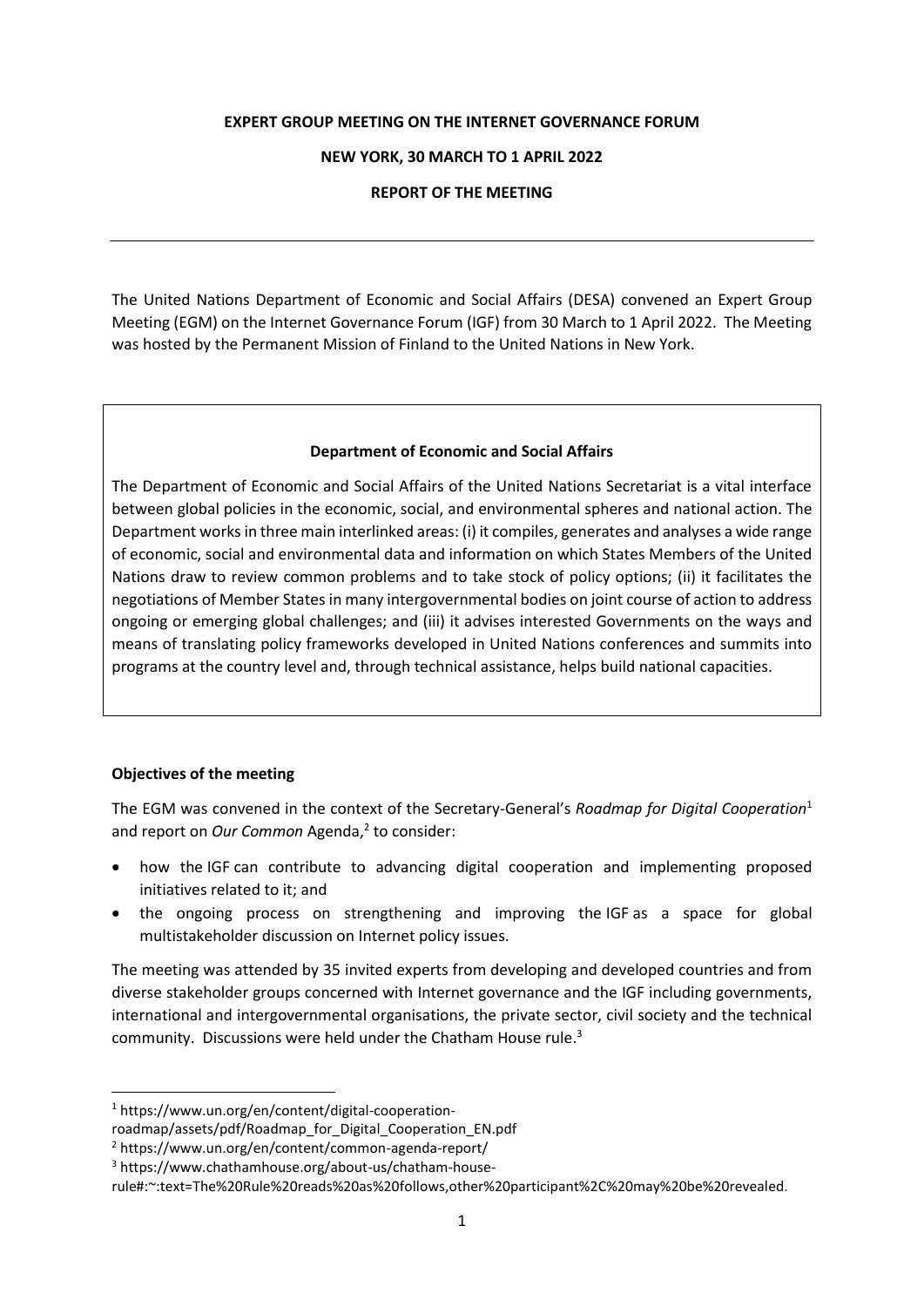#### **Introduction**

### **Global trends in digital development**

The Internet today is very different from that at the time the IGF was established in 2005/2006, in technology and services, pervasiveness and impact.

There has been rapid growth in the extent of Internet participation, rising from an estimated billion people online in 2005 to some five billion (over 60 *per cent* of world population) today – though substantial inequalities remain in connectivity and usage, including inequalities of geography and gender, which in turn lead to inequalities in impact.

There has been rapid growth also in the capabilities of technology and diversity of services available online. Important developments since the inauguration of the IGF have included exceptional growth in the capabilities and use of mobile devices, which have become the predominant mode of Internet access for many users; the transition from narrowband to broadband infrastructure, enabling a far wider range of services including audio- and video-streaming; the centrality of the World Wide Web and the emergence of social media as principal forms of access to the Internet for business and individual users; the increasing sophistication and capability of these and other services; and the emergence of cloud computing and the Internet of Things, leading to rapid growth in the volume of data traffic, the role of data centres and data management.

The Internet has, through this rapid growth in technology and services, become increasingly central to economy, society and culture in countries across the world. Crucial developments have included the growth of electronic commerce and electronic government, with increased delivery of public services and business activity online. The COVID-19 pandemic has accelerated growth in the Internet's role in these and other areas.

These enhancements in technology and services have been accompanied by developments in the management and governance of the Internet, and in the impact which it and other digital technologies (including artificial intelligence) now have in other public policy arenas. A relatively small number of digital corporations have become among the world's largest and most powerful businesses. National governments and other stakeholders have become increasingly concerned to leverage the Internet and other digital technologies to address challenges in economic and social development, and to counteract perceived risks. This has been particularly notable in connection with sustainable development, including implementation of the Sustainable Development Goals (SDGs); human rights, including issues concerned with freedom of expression, information and mis/disinformation, privacy and surveillance; equality of access and opportunity; security, including cybersecurity, cybercrime and cyberconflict; and environmental impacts including the Internet's relationship with climate change.

A large range of new Internet-related discussion and decision-making spaces – global, regional, subregional and national; multilateral and multistakeholder – has emerged since the foundation of the IGF in response to the growth of Internet technology, services and impact. This proliferation has changed the Internet governance landscape that surrounds the IGF.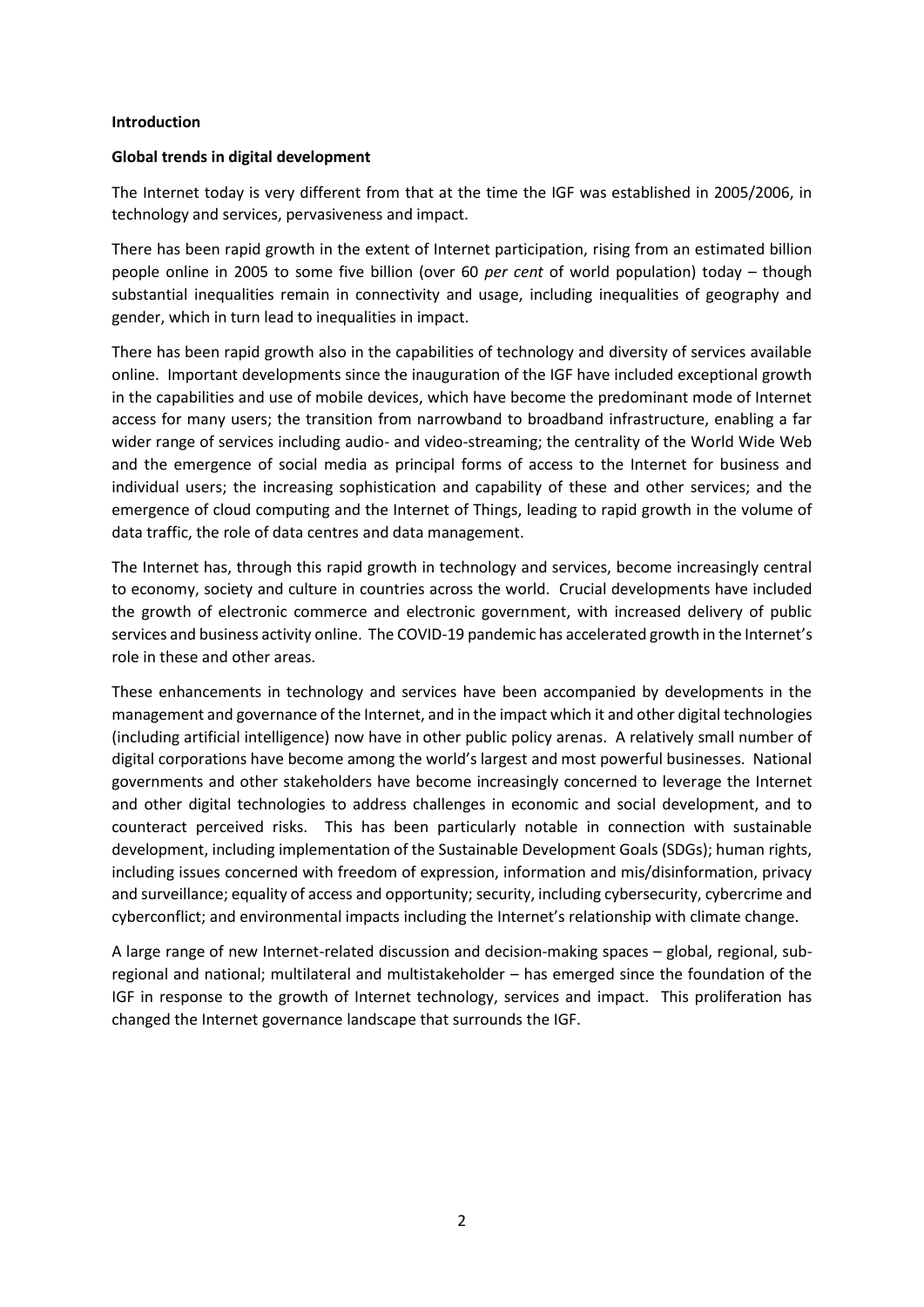# **The Digital Cooperation agenda**

In 2018, the Secretary-General established a High-Level Panel on Digital Cooperation whose report, The Age of Digital Interdependence,<sup>4</sup> reflected on these developments and proposed new modalities for digital cooperation including a proposal to develop the IGF's role in this context (IGF+).

The Secretary-General's response to the Panel's report, following consultation, was set out in his *Roadmap for Digital Cooperation*. This identified eight themes to accelerate digital cooperation and achieve the gains offered by digitalisation, including achieving universal connectivity by 2030, promoting digital public goods, ensuring digital inclusion for all, strengthening capacity-building, ensuring the protection of human rights, promoting trust and security, supporting cooperation on artificial intelligence and building a more effective architecture for digital cooperation. The Secretary-General announced in the *Roadmap* that he would appoint an Envoy on Technology to advise senior leadership and guide strategy within the UN system. The *Roadmap* also identified a number of measures that could make the IGF 'more responsive and relevant to current digital issues' (see below).

The Secretary-General's report on *Our Common Agenda*, published to mark the 75th anniversary of the United Nations in 2021, sets out his 'vision on the future of global cooperation and reinvigorating inclusive, networked and effective multilateralism.' It looks toward a Summit of the Future, scheduled for 2023, which willseek to 'forge a global consensus on what our future should look like, and how we can secure it.' Ahead of that Summit, the report proposes that the UN, governments, the private sector and civil society should prepare a multistakeholder Global Digital Compact that would 'outline shared principles for an open, free and secure digital future for all.'

# **The Internet Governance Forum**

The IGF was established by the Secretary-General in 2006 following recommendations in the concluding *Tunis Agenda* of the World Summit on the Information Society (WSIS).<sup>5</sup> WSIS envisaged a discussion forum that would be open to all stakeholders on equal terms but would have no oversight role or involvement in the day-to-day functions of the Internet. The mandate proposed in the *Tunis Agenda*, and subsequently adopted, envisages, *inter alia*, that the Forum will facilitate discussion of public policy issues concerned with the governance of the Internet itself and of its wider impacts, interface with appropriate international organisations, strengthen and enhance the engagement of stakeholders, contribute to capacity building in developing countries, and identify emerging issues, bring them to wider attention 'and, where appropriate, make recommendations.<sup>'6</sup> The full mandate is set out in Annex 3.

WSIS proposed that the Forum should have 'a lightweight and decentralised structure.' It has been managed by DESA, through a small Secretariat based in Geneva, with the programme for the annual Forum meeting developed by a Multistakeholder Advisory Committee (MAG) appointed by the Secretary-General. The Forum operates outside the UN budget, financed through a Trust Fund that seeks voluntary contributions.

Annual three- or four-day meetings of the IGF have been held since 2006, with open and equal participation of up to several thousand individual stakeholders in plenary, workshop and other sessions. The 2020 Forum was held virtually and the 2021 Forum in a hybrid format as a result of the COVID-19 pandemic. A range of intersessional fora and of national, regional, sub-regional and youth

<sup>4</sup> https://www.un.org/en/pdfs/DigitalCooperation-report-for%20web.pdf

<sup>5</sup> https://www.itu.int/net/wsis/docs2/tunis/off/6rev1.html

<sup>6</sup> The mandate can be found in *ibid.*, para. 72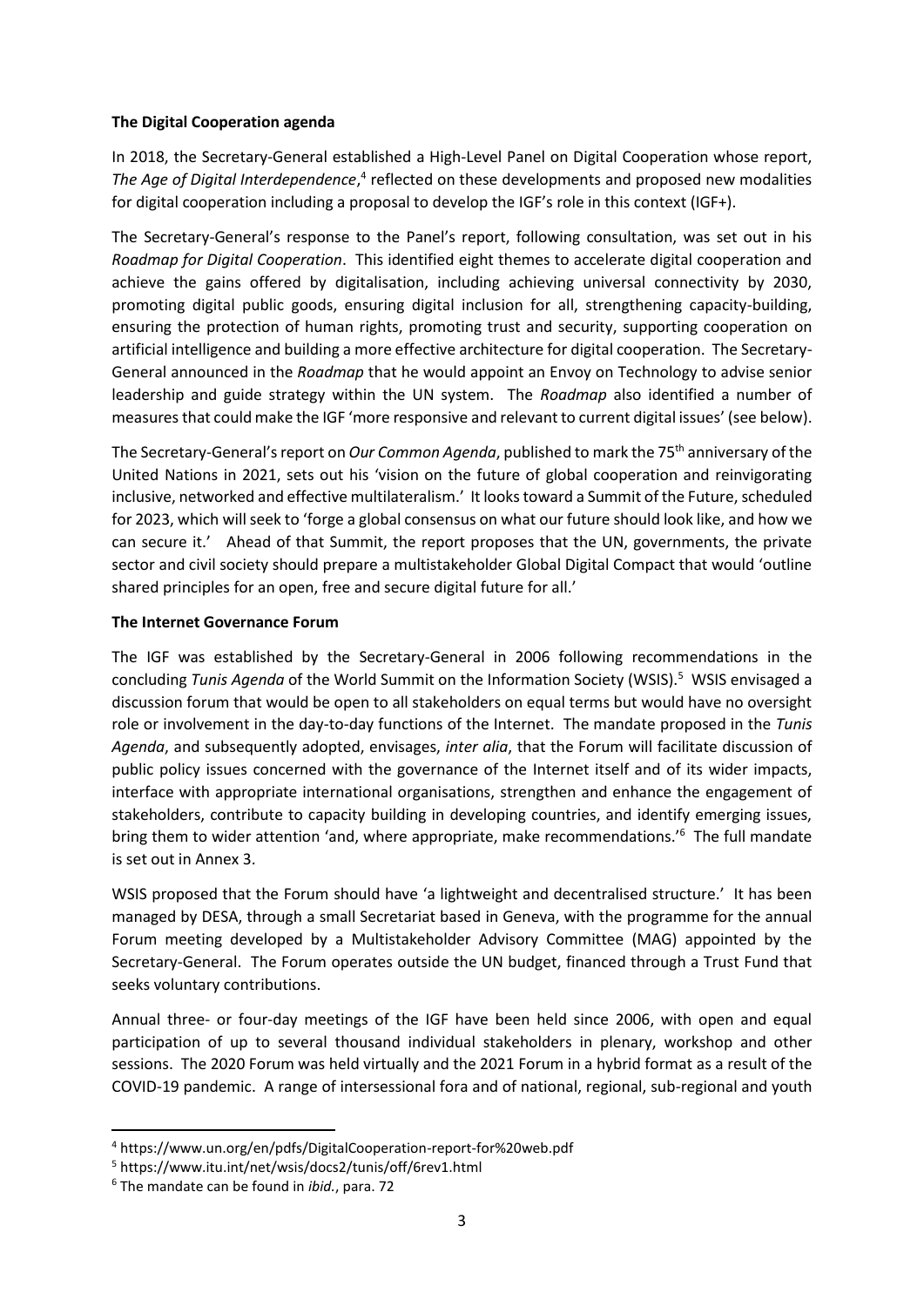initiatives (NRIs) (of which there are now some 150) has developed around the annual meeting, creating a broader IGF ecosystem.

The IGF's initial mandate was for five years. It has been renewed in 2010 and 2015, in the latter case to 2025. The next review will be conducted by the General Assembly in 2025 as part of its twentyyear review of WSIS.

Discussions about improvements to the IGF have occurred at various times within and outside the United Nations system, including a Working Group of the Commission on Science and Technology for Development (CSTD) in 2012 and a retreat organised by DESA in 2016. These have focused in particular on inclusive participation, particularly from developing countries, and the desirability of achieving more result-oriented, 'actionable' outcomes. The Secretary-General has also encouraged the Forum to reach out beyond the Internet community, as the Internet has become more influential, to include a wider range of expertise in areas of public policy affected by the Internet.

In his *Roadmap for Digital Cooperation*, the Secretary-General expressed support for measures to make the IGF 'more responsive and relevant to current digital issues,' including a more focused agenda, with high-level and/or parliamentary tracks, greater integration between the annual meeting and intersessional activity, stronger links between the annual meeting and the NRIs, the development of 'recommendations from the Forum to … appropriate normative and decision-making forums,' a stronger corporate identity and more visible relations with other UN entities, and a more sustainable financial basis. As part of this approach, he announced the establishment of a Leadership Panel for the IGF, with a strategic focus, to work alongside the MAG's operational responsibilities. Membership of the Panel is shortly to be announced.

*Our Common Agenda* also calls for the IGF to 'adapt, innovate and reform to support effective governance of the digital commons and keep pace with rapid, real-world developments.'

# **Report of the EGM**

### **Overview**

The EGM was held over three days of plenary and occasional break-out sessions. A list of participants can be found in Annex 1.

The meeting began with a welcome by the Ms. Miia Rainne, Ambassador and Deputy Permanent Representative, Permanent Mission of Finland to the United Nations; an introduction by Juwang Zhu, Director of the Division for Public Institutions and Digital Government in DESA; a keynote address by Nitin Desia, former Special Advisor for Internet governance to the Secretary-General and former Under-Secretary-General of UN DESA; an introductory statement by Liu Zhenmin, the Under-Secretary-General for Economic and Social Affairs; and the presentation by Dr David Souter of a background paper prepared by him in cooperation with DESA and the IGF Secretariat.<sup>7</sup>

The rest of the agenda (Annex 2) was structured through a series of sessions exploring different aspects of its theme. These began on Day 1 with discussion of the role of the IGF in relation to the Digital Cooperation agenda and the development of 'actionable' outputs; continued on Day 2 with discussions, in the light of those held on Day 1, of the IGF's plenary and intersessional activities and

<sup>7</sup> [https://www.intgovforum.org/en/filedepot\\_download/252/21220](https://www.intgovforum.org/en/filedepot_download/252/21220)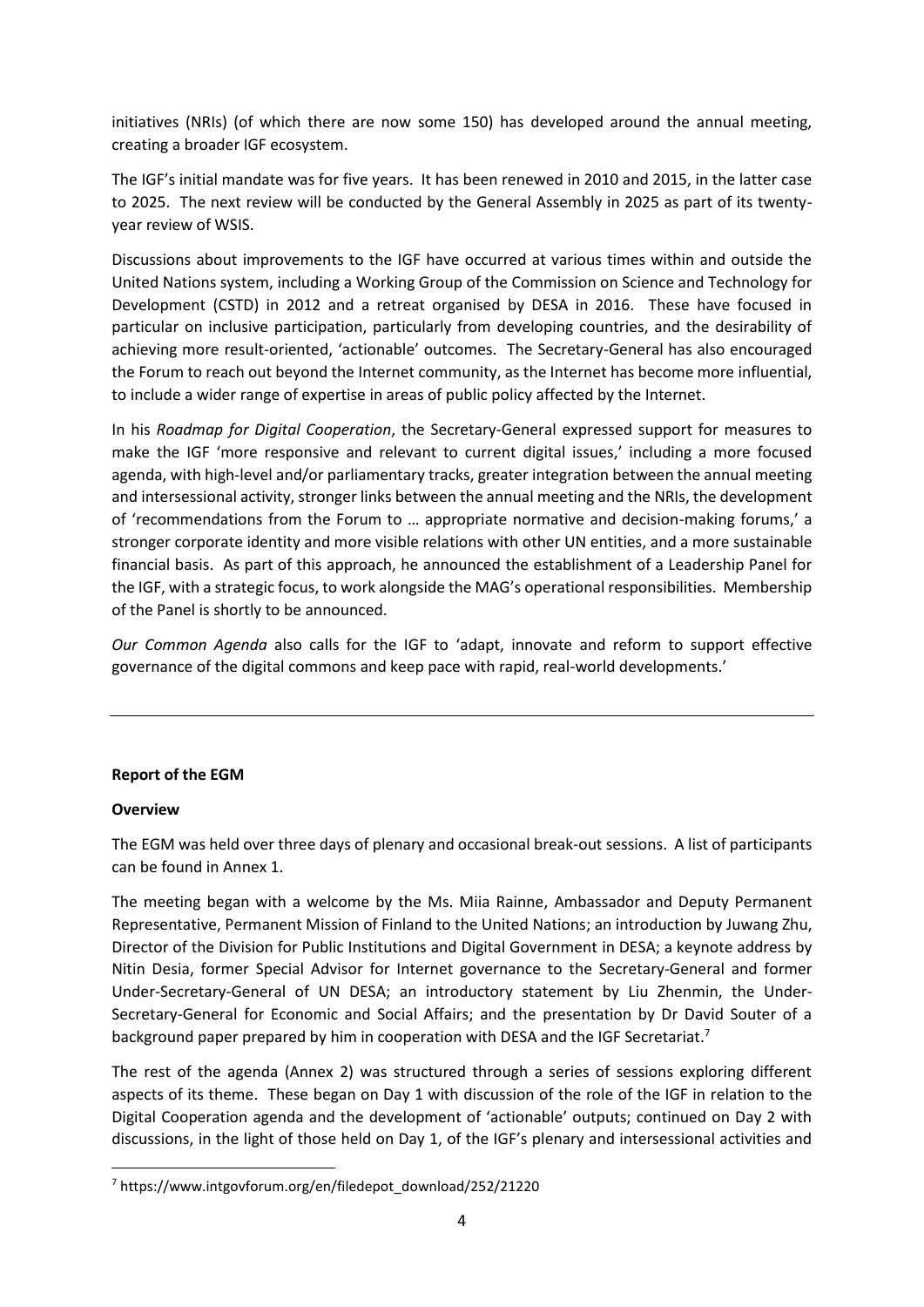the future roles of its Leadership Panel and Multistakeholder Advisory Group (MAG); and concluded on Day 3 with discussion of fundraising, outreach and capacity development. Some external contributions were made by senior representatives of the United Nations Educational, Scientific and Cultural Organization (UNESCO), the Internet Society (ISOC) and the Internet Corporation for Assigned Names and Numbers (ICANN). Sessions were chaired in turn by former and current chairs of the MAG.

This report summarises discussions at the meeting in line with the agenda. The report of each session/theme includes a brief note on context, a note on broad themes of significance arising in discussion, and a summary of observations and suggestions made during each session on which there was significant consensus.

The EGM held detailed and active discussions on each item on its agenda, beginning with the framework for digital cooperation identified by the Secretary-General and, in that light, considering how the IGF can most effectively contribute to digital cooperation, improve and develop its own work, and establish partnerships and directions for the future.

Participants recognised that the Internet has changed markedly in the seventeen years since the mandate for the IGF was established at WSIS, and that the Forum needs to adapt, innovate and reform in response to this. Critical changes since that time relate not just to the technology and services that constitute the Internet, but to its increasingly pervasive reach; its impact on economy, society and culture; its effects on relations between government, business and the citizen; and its relationship with further innovations in digital technology, such as artificial intelligence. International discourse on these issues is increasingly concerned with the interface between the Internet and other areas of public policy, and with risks as well as opportunities. It now takes place within a much larger range of institutions and decision-making fora than was the case when the IGF was founded.

It was generally recognised in the Meeting that the modalities established at the Forum's outset have served it well, and that its model of multistakeholder dialogue has been both successful and influential. It was also recognised that these modalities need to evolve. The Forum itself has changed over the years, transitioning from an annual conference to an ecosystem that includes intersessional activities and regional and national fora alongside its global meeting. There have been a number of discussions over the past decade concerning possible improvements to the IGF, especially concerned with the call for it to develop more substantive outcomes. There has been increased focus recently on finding ways for the Forum to become more coherent and cohesive, taking a more holistic view of its various components and leveraging these for greater impact. The emergence of the Digital Cooperation agenda and the introduction of the Leadership Panel reflect heightened awareness of digital issues across the UN system and provide an opportunity for the IGF community and stakeholders to reflect on how it should develop and revitalise, and implement improvements, ahead of the scheduled mandate review in 2025.

An evaluation of participant perceptions of the meeting was undertaken through a webform and the results are annexed to this report (Annex 6).

# **Session/theme 1**

### **The role of the IGF in relation to the** *Roadmap for Digital Cooperation* **and** *Our Common Agenda*

The IGF mandate calls on the Forum to 'discuss public policy issues related to key elements of Internet governance in order to foster the sustainability, robustness, security, stability and development of the Internet.' The *Roadmap* calls for the IGF to play a substantial role in facilitating digital cooperation, which now includes the development of the Global Digital Compact (GDC) proposed in the *Common*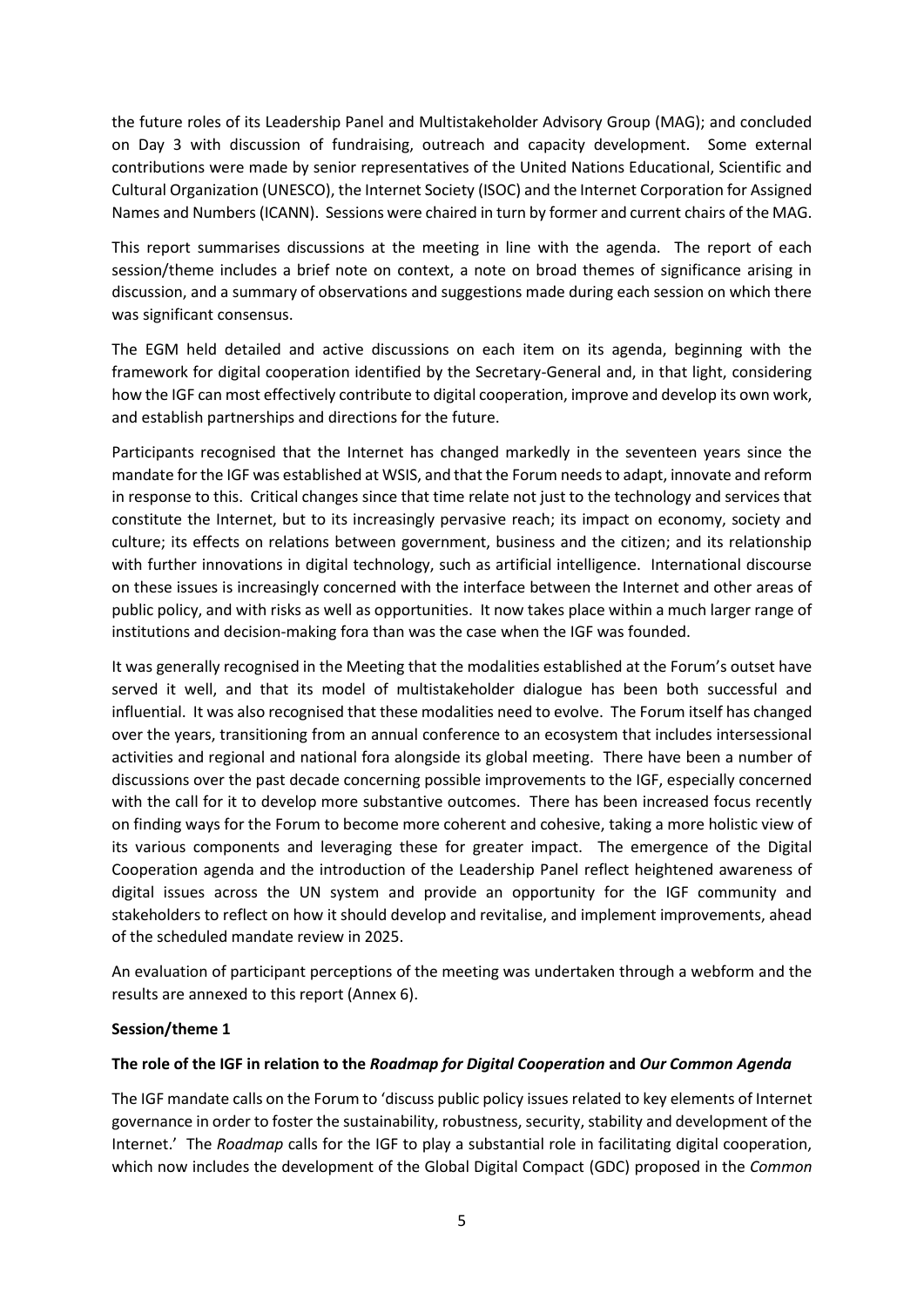*Agenda* as a contribution to the planned Summit for the Future. There is only one annual meeting of the IGF before the Summit. The MAG has agreed to align the agenda for the 2022 Forum with the focus areas of the GDC, but has not yet decided how this will frame its final shape.

The importance attached to the IGF in relation to the *Roadmap* and GDC was welcomed in discussion and seen as an opportunity to extend the Forum's reach and influence. The IGF's multistakeholder character was felt to have considerable value in this context, though it was also thought important to recognise the limits to the Forum's expertise and to build partnerships with communities of expertise in policy fields that are impacted by the Internet. The IGF was felt to have capacity to act as a platform for other organisations, within and beyond the Internet community, to contribute to the Compact.

The short time available for developing the GDC, including only one annual meeting of the Forum, means that work on this needs to be developed quickly and authoritatively. The IGF's success in contributing towards the Compact could significantly affect perceptions of it in the run up to discussion of mandate renewal.

It was generally felt that all parts of the IGF ecosystem should be engaged in the development of its contribution to the GDC. Work on the Compact could be an early test of the strategic role envisaged for the Leadership Panel and of collaboration between the Forum and the Office of the Envoy on Technology.

The following observations and suggestions arose from the discussion.

- 1. The IGF is an ecosystem and should act as a platform for stakeholder engagement on implementation of the *Roadmap* and development of the Global Digital Compact (GDC) which is to be prepared ahead of the Summit of the Future. Steps towards this would include consultation within and beyond the IGF community and could include aggregation by the Forum of inputs from diverse organisations.
- 2. National, regional, sub-regional and youth initiatives (NRIs) should be invited to support this process, in order to enable comprehensive local input, by conducting their own consultations and discussions on their own agendas.
- 3. The Secretariat should consider what existing outputs from the IGF ecosystem could contribute towards the GDC, and how this contribution might be realised.
- 4. The annual meeting in 2022 should focus on the GDC, building on the MAG's decision to align the agenda with its overarching theme and five focus areas. The MAG should consider how to facilitate this, in order to encourage more focused discussions, leading to more substantive messages of particular relevance to the GDC.

### **Session/theme 2**

# **The relationship of the IGF to intergovernmental, international and other decision-making bodies, including those within the Internet governance ecosystem and those in wider global governance**

The IGF's mandate requires it to contribute to and facilitate discourse with decision-making bodies concerned with the Internet and with its impact. While having no decision-making powers itself, it was envisaged that IGF participants would benefit from multistakeholder discussions in the Forum and thereby contribute more effectively to decision-making work elsewhere, at national, regional and international levels.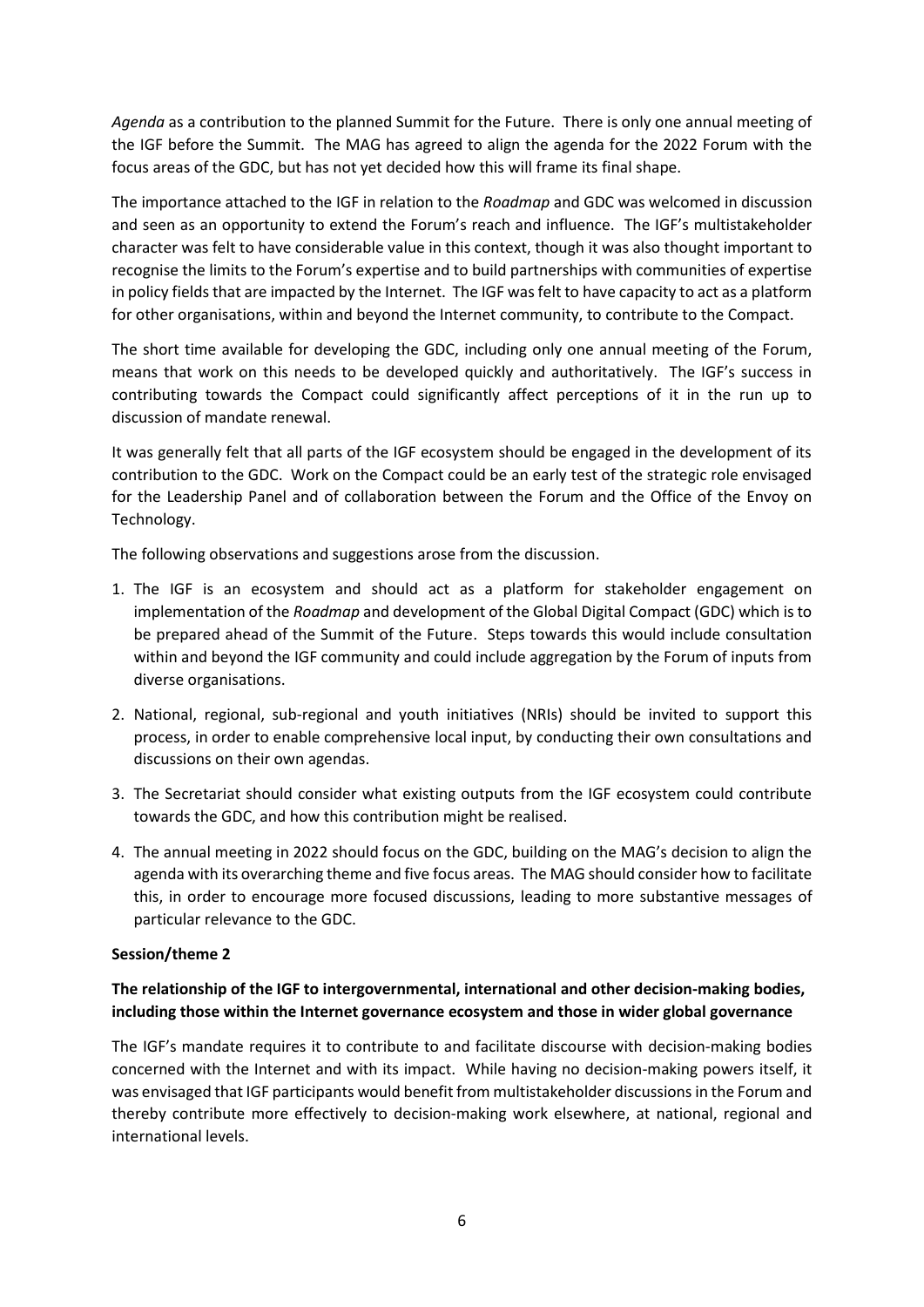The range and number of decision-making fora concerned with different aspects of the Internet has expanded greatly since the IGF was first established. Several international organisations concerned with technical aspects of the Internet have participated extensively in the Forum's work and contribute financially to its Trust Fund.

Participants were keen during discussion to emphasise the value of intangible aspects of the IGF's relationship with decision-making bodies, in particular the ways in which participation in multistakeholder discussion in the IGF contributes to individuals' and organisations' participation elsewhere in the Internet governance ecosystem. It was felt that these intangible outcomes are often underestimated and undervalued when assessing the impact of the Forum.

The importance of building strong relationships with other Internet governance entities and with decision-making bodies concerned with the impact of the Internet was recognised throughout discussions. Examples of their value were given by external speakers from ICANN, ISOC and UNESCO and by EGM participants. It was recognised in discussion that these relationships should be bidirectional, requiring dialogue and partnership on equal terms to ensure that both parties benefit from the exchange. Arrangements for liaison between the IGF and other entities will be important in strengthening them, including work by the Leadership Panel at a strategic level and the Secretariat at operational level.

The Meeting reflected on the different dimensions of the IGF's potential impact in this context. Some of the issues which the IGF explores are concerned primarily with technical governance of the Internet; others with governance of the relationship between the Internet and other areas of public policy. In some areas, the Forum has the potential to facilitate discussion and improve understanding, while in others it may be able to help formulate new norms and principles that influence decision-making. The Leadership Panel and MAG should remember this diversity when considering the development of new modalities.

The following observations and suggestions arose from the discussion.

- 1. The MAG should consider the needs of other organisations and decision-making bodies, concerning the Internet itself and issues impacted by the Internet, when deciding its agenda. To achieve this, it should identify/map organisations and decision-making spaces that are particularly relevant to its work and prioritise the development of relationships with them.
- 2. Stronger interactions should be built with other UN and international entities, including the General Assembly, the Executive Office of the Secretary-General, the Office of the Envoy on Technology, lead agencies within the UN Group on the Information Society (UNGIS) that facilitate the implementation of WSIS outcomes, and the Broadband Commission for Sustainable Development. IGF outputs should be communicated to UN entities and consideration given to how these can disseminate them and raise the visibility of the Forum with Member States.
- 3. The Leadership Panel should play a leading role in promoting IGF outputs and building relationships with senior staff including those in government and business communities, not least by encouraging participation by senior personnel in the annual meeting's high-level and parliamentary tracks.
- 4. The work of the Leadership Panel should, as resources permit, be supported by a dedicated member of the Secretariat staff with responsibility for liaising with decision-making bodies and enhancing the Forum's visibility.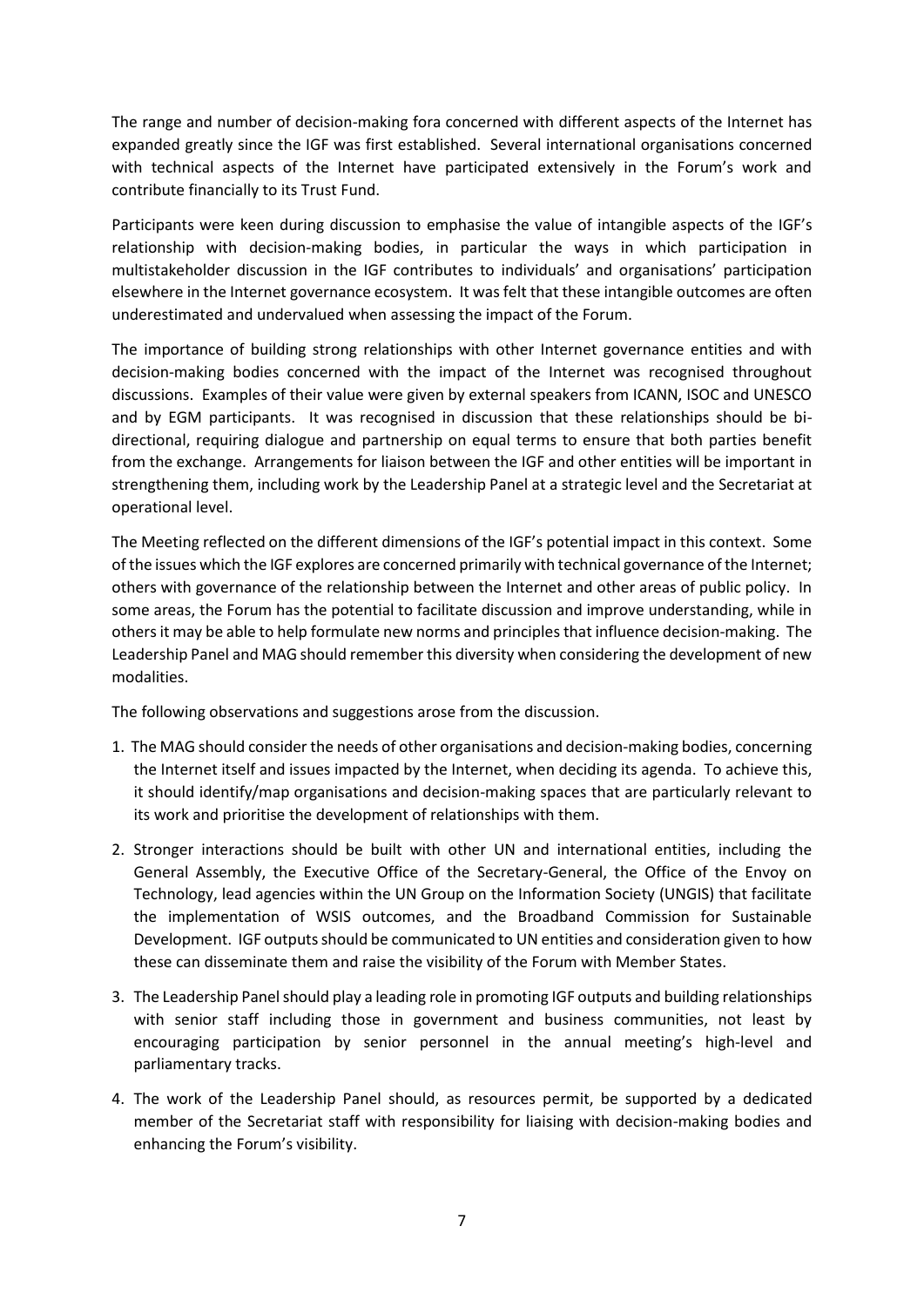5. The annual IGF meeting could consider including an additional special track for judges, lawyers and law enforcement specialists, in addition to the existing high level and parliamentary tracks.

# **Session/theme 3**

# **Development of outputs and expected outcomes that will facilitate the extended role of IGF in the international decision-making ecosystem**

The IGF's mandate requires it to publish its proceedings and encourages it to 'Identify emerging issues, bring them to the attention of the relevant bodies and the general public, and, where appropriate, make recommendations.' Discussions concerning improvements to the Forum have consistently included calls for it to produce more 'result-oriented', 'actionable' outputs.

The IGF has developed a range of output documents over the years since its foundation. These include the chair's summaries of discussions, published at the end of each annual meeting, which has since 2017 included a compilation of 'IGF messages'; a guide to issues and themes published before the meeting in each of the last two years; reports from intersessional activities and NRIs; reports of MAG working groups and other work commissioned by the MAG; and background material on the Forum's website.

The Forum has a number of intangible outcomes that participants felt should be recognised alongside documentary outputs. These include the Forum's influence in establishing multistakeholder cooperation as a norm in international discourse on digital development, as well as the contribution that participation in the IGF makes to participation in other fora (see session/theme 2). The potential for non-documentary outputs such as workshops and seminars was also raised.

The desirability of enabling more substantive outputs, which would add value to international decision-making, was generally recognised. While there are now more outputs than at earlier stages in the Forum's history, these were not always ideally suited for dissemination and had received less attention than might have been realised. There was criticism that the 'IGF messages' issued at the end of meetings were too numerous, unfocused and unsupported by argument, and that outputs in general were insufficiently publicised, reducing their potential impact.

There was no desire in the EGM to move towards negotiated texts of the kind that arise from formal UN processes; rather a sense that the Forum could build on the experience of identifying 'rough consensus' in other Internet fora, perhaps concentrating on topics that already have high levels of consensus or that cross the boundaries between responsibilities of different decision-making bodies. Outputs could be of diverse kinds – including the identification of problems or potentialities, analysis of options, descriptions of good practice and sharing of experience, policy briefings, 'white papers' outlining possible policy approaches, and suggested norms and principles. It was felt that more attention should be paid to ensuring consistent quality, focus on target audiences, presentation and dissemination. The introduction of more iterative deliberative processes, involving all parts of the IGF ecosystem could enhance the quality and visibility of outputs. These might last more than one annual cycle, particularly in the case of intersessional activities.

The following observations and suggestions arose from the discussion.

1. The MAG, supported by the Secretariat, should plan strategically to develop actionable outputs that address issues which matter to decision-making bodies, on which it can make a substantial contribution (building on its unique multistakeholder character and ecosystem), and consider how to build consensus towards such actionable outputs. This goal relates to consideration of issue focus and multi-annual programming (see session/theme 7).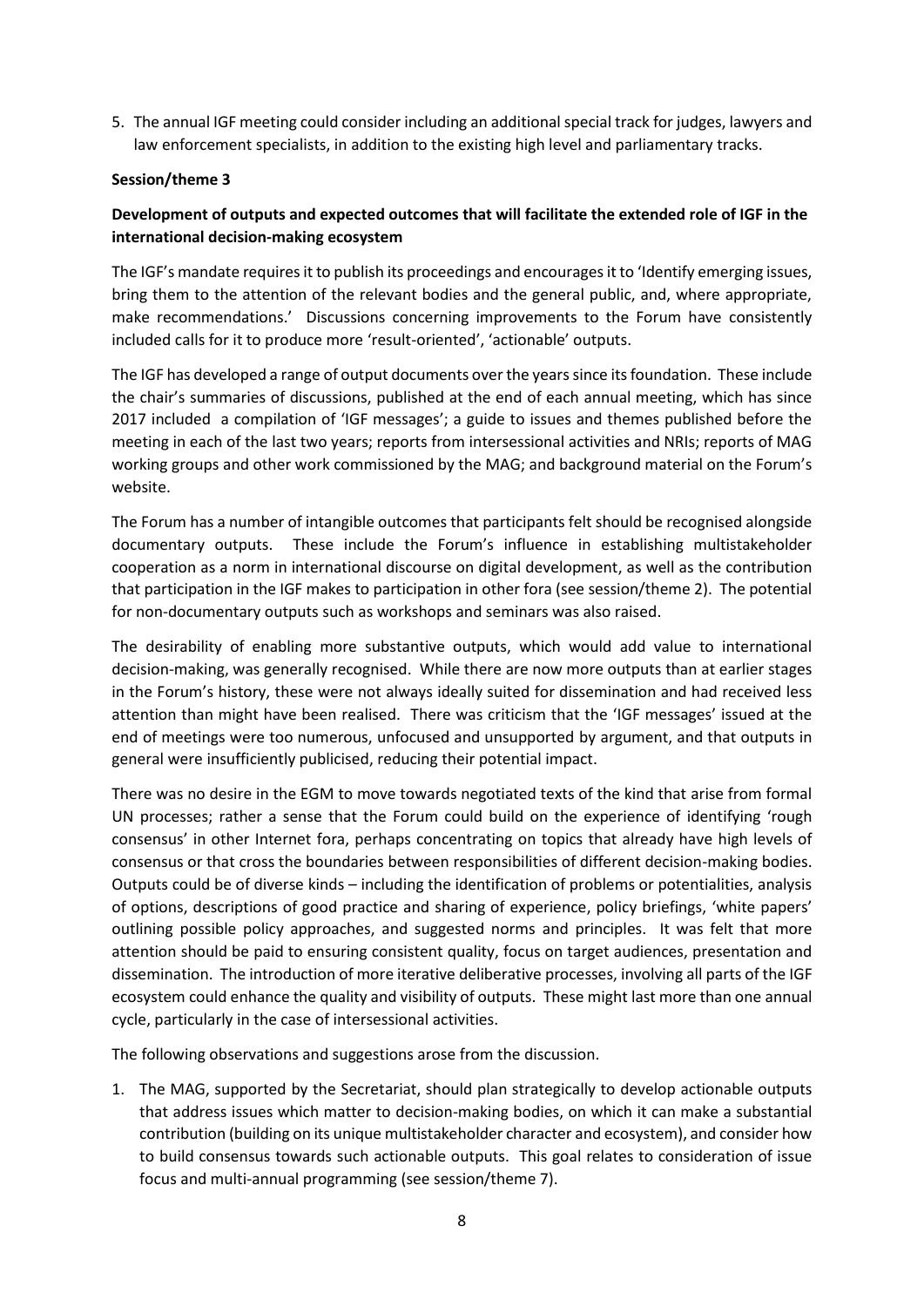- 2. Outputs should be focused on the needs of target audiences. A limited number of concise messages, focused on programme themes, should be prepared at or following the end of annual meetings. These should be forwarded to the Secretary-General for the attention of the General Assembly, and separately addressed to Internet governance entities and senior decision-makers. The Leadership Panel could play an important role in ensuring that IGF messages reach these intended targets. More substantial, evidence-based supporting outputs are appropriate for policy advisers and for subject experts.
- 3. The development of outputs should involve all parts of the IGF ecosystem, including discussions and participants in NRIs as well as the main meeting and intersessional activities, in order to maximise the value of experience within the IGF community.
- 4. The Secretariat should map outputs that have already been prepared, identifying those that could be used now to contribute to decision-making processes and to the GDC.
- 5. The MAG should consider what outputs might result from IGF discussions when structuring the annual agenda. It should encourage session organisers to have the scope for potential recommendations and outputs in mind when planning sessions. The meeting programme should be structured in ways that build momentum towards outputs (see session/theme 7).
- 6. A new communications strategy should be developed to enhance the visibility of the Forum, including the promotion of outputs/messages. This could include new dissemination mechanisms such as senior-level and "ambassadorial" endorsements, policy briefings, seminars and improved website content. Modalities should be included to enable impact assessment.

### **Session/theme 4**

### **The IGF ecosystem**

The IGF has evolved since 2006 from a one-off annual conference into a complex ecosystem that includes a variety of intersessional activities, some autonomous, others sponsored by the MAG, and some 150 national, regional, sub-regional and youth initiatives (NRIs). These were not envisaged in the Forum's founding instruments and so have developed in a largely *ad hoc* fashion. They do not feature in the responsibilities of the MAG beyond a generalised requirement to support intersessional work. For many people, however, they have become a major feature of their interaction with the IGF, and for some they are their primary or only interaction. There has been increasing discussion in recent years about the desirability of fostering greater integration within this wider Forum ecosystem, using that to build stronger continuity and focus and, thereby, stronger outputs.

Discussion on the IGF ecosystem focused on the relationship between the annual meeting and other IGF activity. Participants felt it important to recognise that the IGF is no longer an annual conference but has become an ecosystem with diverse components, from which stakeholders have diverse expectations. This ecosystem's development has been unplanned. It was not explicitly included in the Forum's mandate or the terms of reference for the MAG. As a result, it was felt, insufficient attention has been paid to the integration of intersessional and annual activities. More advantage could be taken of the work of intersessional activities and the diversity of experiences revealed through NRIs to improve the quality of discussion at the annual meeting and the quality and range of evidence in outputs.

The following observations and suggestions arose from the discussion.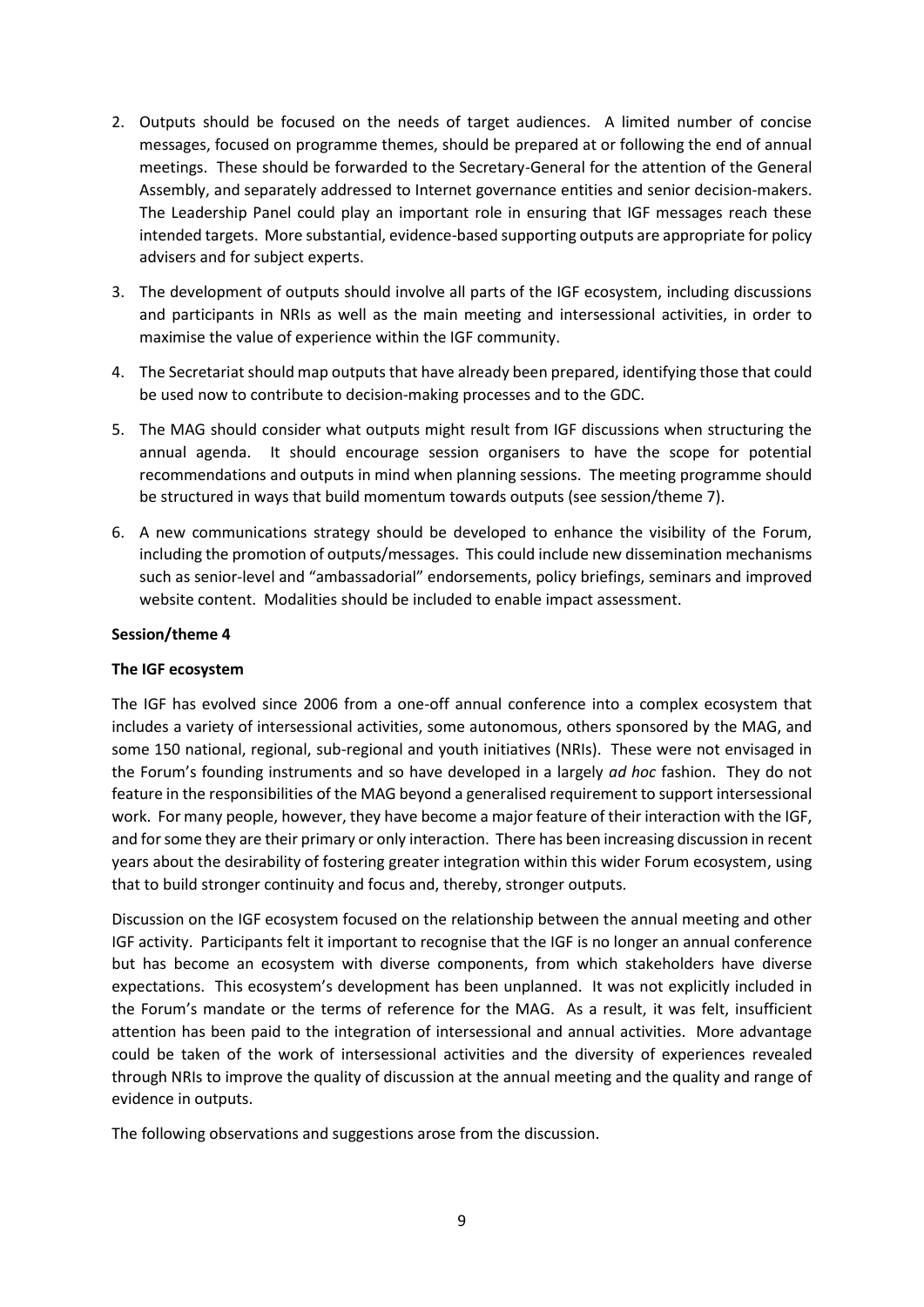- 1. The IGF should describe itself as an ecosystem rather than an annual conference that has accrued associated activities. This will recognise the importance of intersessional activities and NRIs.
- 2. MAG and Leadership Panel terms of reference should pay more attention to the wider ecosystem. Named members of the MAG should take responsibility for liaison with intersessional activities and NRIs. Members of the Panel could also engage with these initiatives.
- 3. Intersessional activities should be integrated in the work of the annual meeting. They should be offered enhanced opportunities to contribute to main sessions and other programme components, rather than being directed into siloed sessions that focus on their own activities. Intersessional activities should also consider how they can contribute most effectively to the programme of the annual meeting.
- 4. Intersessional bodies and NRIs should be invited by the MAG to play a more substantial role in developing the annual programme.

# **Session/theme 5**

# **The role and work of intersessional bodies, including dynamic coalitions, best practice forums and policy networks**

Three models of intersessional activity now take place within the IGF.

- Dynamic Coalitions (DCs), initiated in 2006, are self-generated, autonomous multistakeholder groups that explore specific topics with or without producing formal outputs. Just over twenty are currently active. They operate on principles of open participation but receive very limited Secretariat support. Some have been operational for several, even many, years.
- Best Practice Forums (BPFs), reintroduced in 2014, aim 'to collect existing good practices, share positive and negative experiences, and flag challenges that require additional multistakeholder dialogue and/or require the attention of policymakers, including in specified decision-making bodies.<sup>'8</sup> Topics are selected by the MAG. Two BPFs are currently operational and receive Secretariat support. They are required to produce reports.
- Policy Networks (PNs) were initiated in the 2021 cycle following experience with work on 'Policy Options for Connecting the Next Billion' and in response to the High-Level Panel for Digital Cooperation's proposal that the IGF should include a 'policy incubator' by looking in depth at specific issues. Two are currently operational. As with BPFs, topics are selected by the MAG. They receive Secretariat support and are required to produce reports.

Discussion of intersessional activities focused on their relationship with the annual meeting. Participants were keen to see more interaction between these elements of the IGF ecosystem, including iterative development of IGF messages and outputs.

There were concerns about confusion arising between the different models of intersessional activity, including loss of the distinctive roles of BPFs and PNs, and potential overlap. BPF and PN work is commissioned by the MAG and supported by the Secretariat, and outputs can therefore be considered outputs from the IGF. Dynamic Coalitions, by contrast, are self-generated, and their outputs do not carry the same IGF imprimatur.

<sup>8</sup> https://www.intgovforum.org/en/filedepot\_download/3405/2270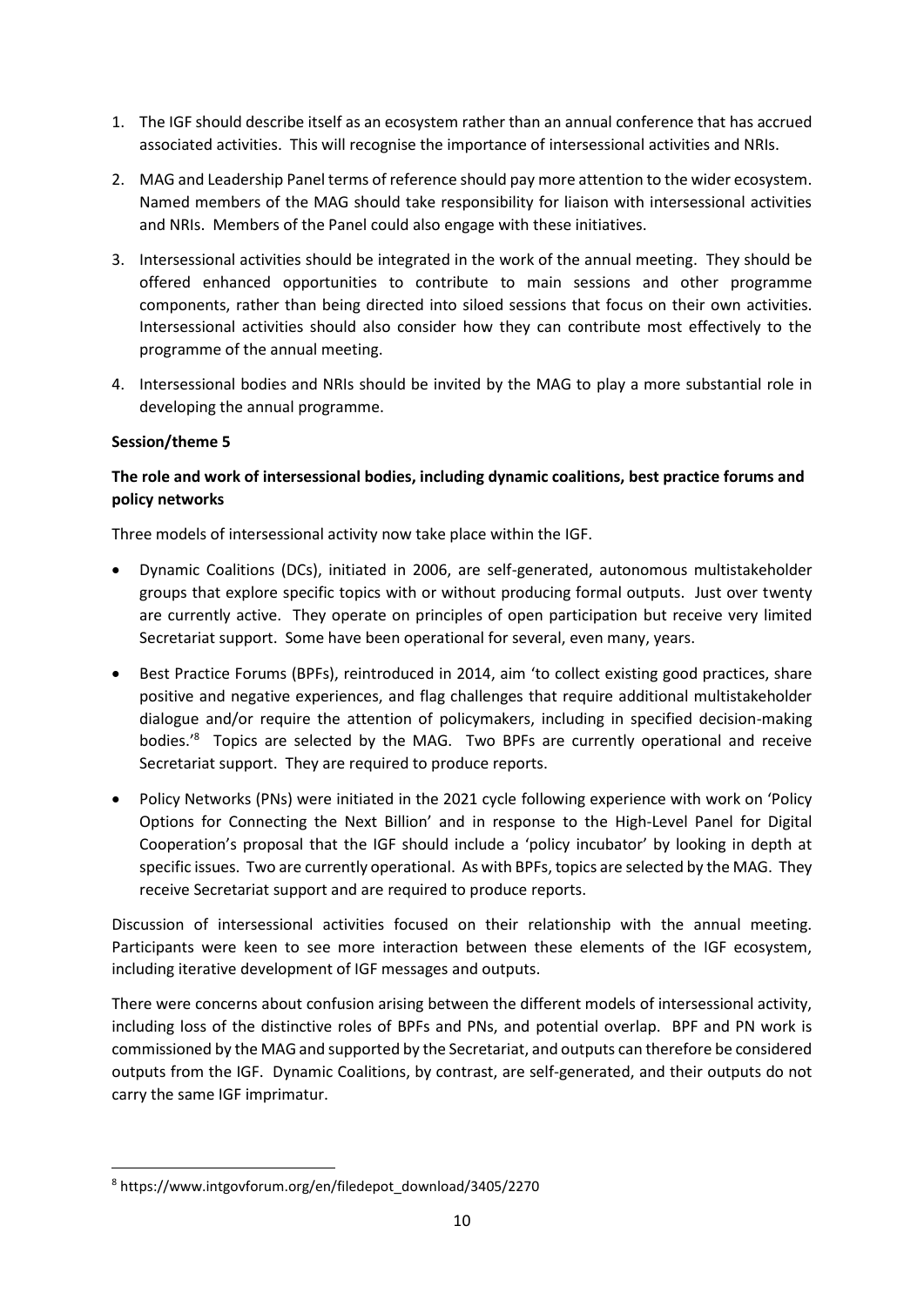Participants felt that the subjects of BPFs and PNs should be aligned with priority themes selected for the annual meeting. This would enable the MAG to commission work contributing to those themes from these groups, whose reports could feed back into the annual meeting and provide the basis for IGF outputs. DCs could also be invited to contribute to work around policy themes within their areas of interest.

The value of autonomous Dynamic Coalitions was generally recognised, but concerns were expressed about inconsistencies and weaknesses in structure, modalities and performance. While some DCs have diverse membership, a record of substantive work and published reports, some depend on a small group of participants, meet infrequently and have produced no outputs. This raises questions concerning the quality, representativeness and, thereby, legitimacy of their work.

The following observations and suggestions arose from the discussion.

- 1. The MAG should commission BPFs and PNs and encourage DCs to focus on issues related to the main themes of the annual meeting. With multi-year programming, this could enable iterative dialogue between the annual meeting and intersessional activity which would enhance the quality of outputs.
- 2. Intersessional activities should establish focal points responsible for reaching out to potential participants within and beyond the IGF community, including UN bodies, in order to engage them with their work.
- 3. Modalities should be identified to strengthen the work of Dynamic Coalitions, including procedures and responsibilities to IGF stakeholders; guidelines for participation and deliberation; and quality standards for the work they produce. This would help to validate the work presented by DCs and facilitate their contribution to IGF outputs. Appropriate models may be available from other Internet governance bodies such as ICANN.
- 4. The Secretariat should seek to raise awareness of intersessional outputs through the website, social media and other communications.

# **Session/theme 6**

### **The role and work of national, regional, sub-regional and youth initiatives (NRIs)**

The first national and regional IGFs emerged shortly after the IGF was convened, reproducing the concept of the global forum in local contexts. There are now 150 NRIs, including 96 national, 20 regional and 34 youth NRIs. They are autonomous and vary in organisation and modalities, but are expected to adhere to the principles that govern the open multistakeholder character of the global Forum. In addition to their annual meetings, some NRIs have intersessional activity. Some sessions at the main Forum are devoted to their work, and there has been increasing discussion of the value of integrating them more effectively with the main Forum and other intersessional activities.

Discussion of NRIs focused on their relationship with the annual meeting. Participants felt that it was important for them to be autonomous and to structure their work according to local priorities and preferences, but also felt that there should be more interaction between them and the annual meeting and intersessional activities. NRIs could, for example, help to explore diverse experiences in different Internet environments and to identify best practices related to themes discussed at annual meetings. This could add granularity to discussion of the topics selected for the annual meeting.

The following observations and suggestions arose from the discussion.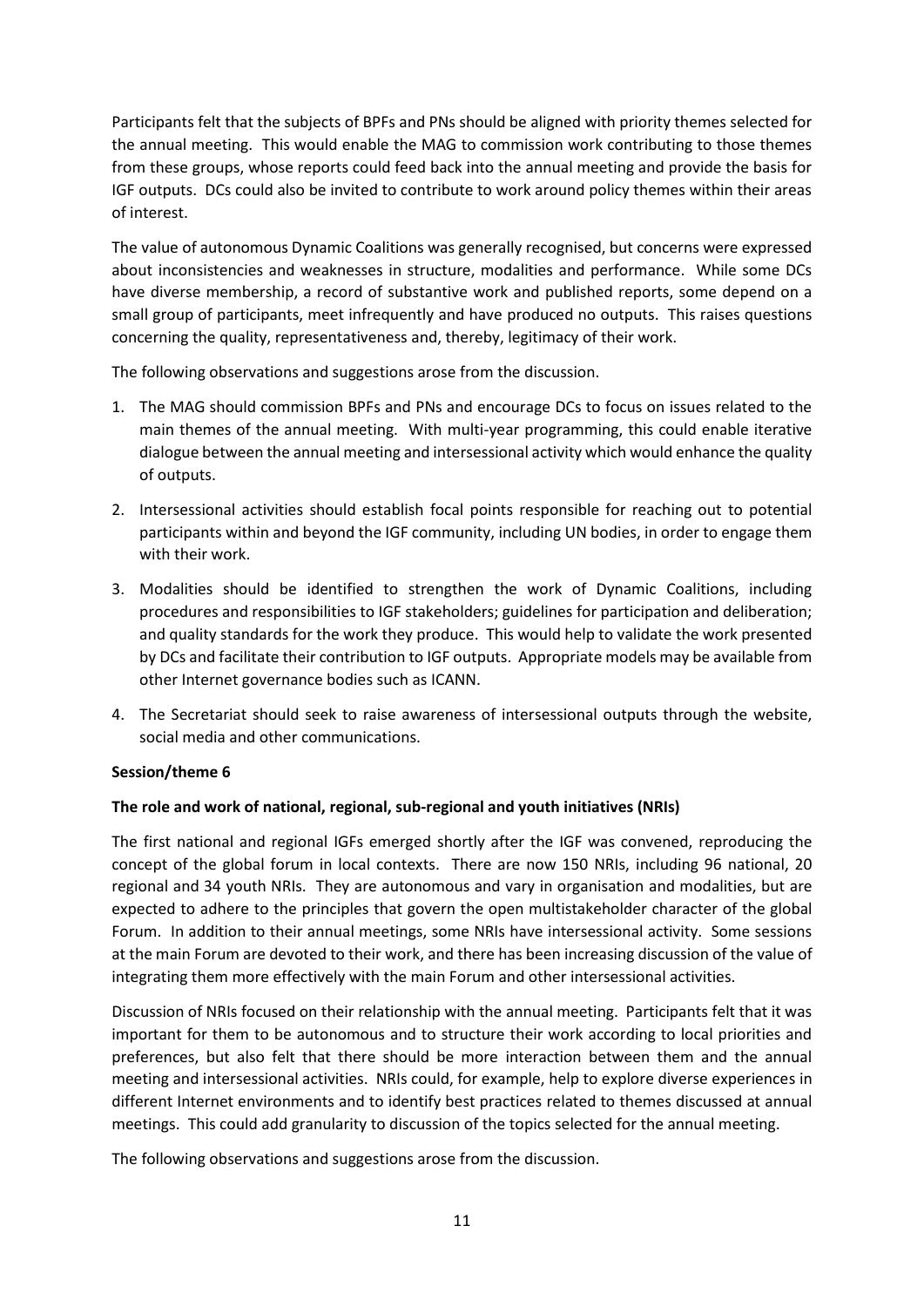- 1. The MAG should consider ways of enhancing the participation of NRIs at the annual meeting. It was suggested, for example, that they might be invited to contribute more substantially to the development and/or delivery of main sessions rather than focusing primarily on a collaborative session.
- 2. MAG and Leadership Panel members should be encouraged to play an active part in their communities' and regions' NRIs. At least one member of the MAG should take responsibility for liaison with NRIs.
- 3. NRIs should be encouraged to discuss some or all of the forthcoming annual meeting's selected themes/topics in the year before each annual meeting, and to submit observations concerned with national experience to that meeting.
- 4. More attention should be paid to networking between NRIs to share experience. A common platform, for instance, could be developed for coordination of youth NRIs.

### **Session/theme 7**

# **The annual meeting of the IGF, including multi-year programming, hybrid format and issue focus in programme development**

The annual meeting has been held in different locations around the world since 2006, with the exception of 2020 when it was held online because of the COVID-19 pandemic. The costs of annual meetings are largely borne by the host country.

The format, of a four-day meeting including plenary sessions and a variety of workshops, has remained broadly consistent, though the variety of session types has increased. The programme for the meeting is developed by the MAG, which chooses an overarching theme and sub-themes and then selects sessions for inclusion from proposals made by the community. Sessions are expected to be multistakeholder in character and to promote diversity. Recent innovations have included the adoption of high-level and parliamentary tracks designed to attract decision-makers.

Remote participation has been made possible since the Forum's early years, supported more recently by virtual hubs in some countries. Until recently this was supplementary to face-to-face participation. The virtual event in 2020 was succeeded by a hybrid event in 2021, from which experience has been gained of how to undertake hybrid events. Many NRIs have also gained experience of this during the pandemic. Most members of the IGF community expect that future annual meetings will also be hybrid.

Much of the discussion about improvements to the IGF that has taken place since early days has concerned the annual meeting. While this is generally considered a success story within the IGF community, there have long been concerns about a number of issues, particularly diversity of participation, programme development and cohesion, integration with intersessional activities and the development of outputs. In recent years, there has been a good deal of discussion of the desirability, or otherwise, of narrowing the focus of the annual meeting and programming activities over several years.

EGM discussion focused on these issues. It was recognised that the place of the Forum in the expanding Internet governance ecosystem has changed since it began in 2006, but that the structure of the annual meeting has remained largely unchanged since that foundation. It was felt that new modalities would help to revitalise the Forum and give it greater significance and impact in this new environment.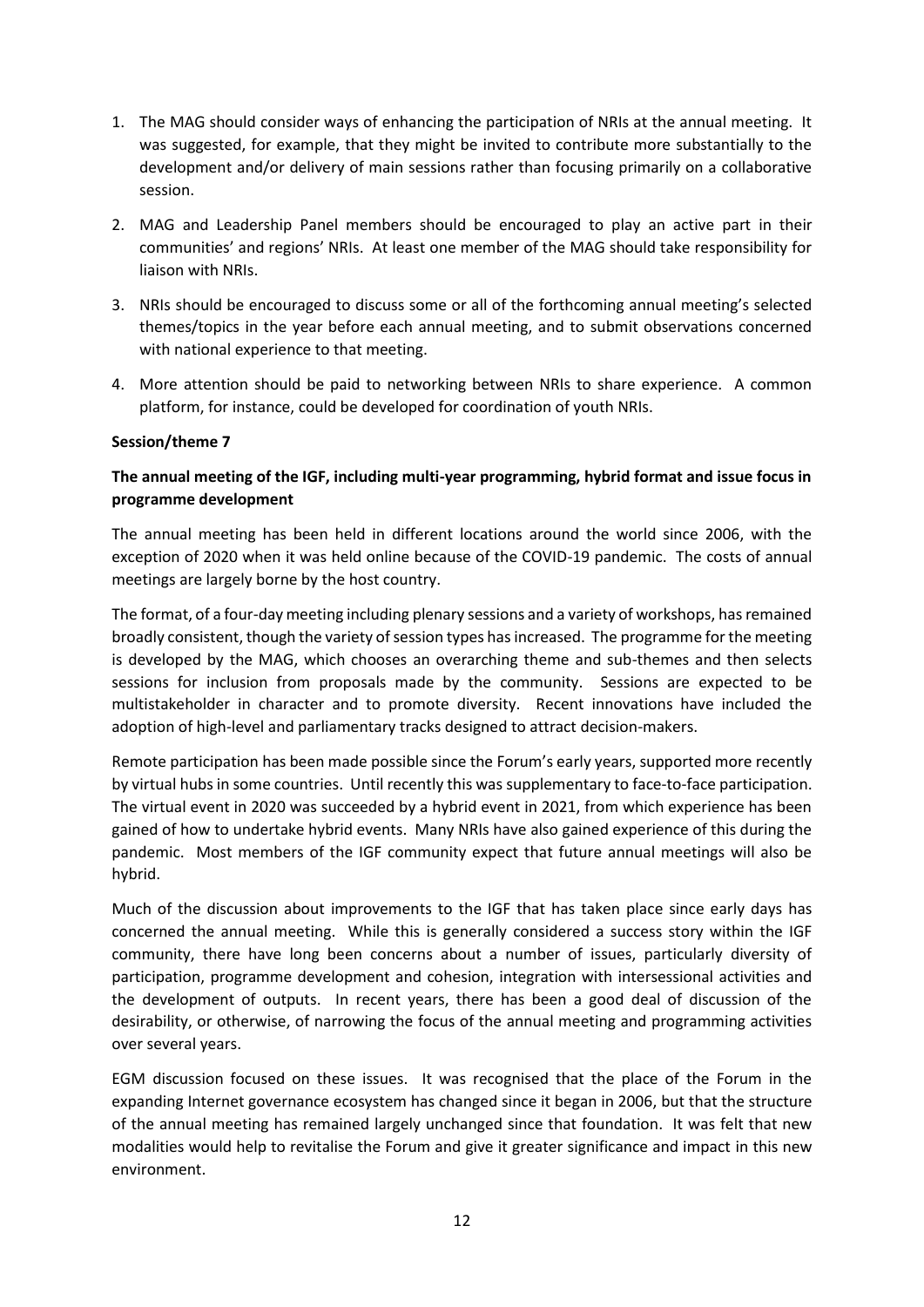There was general support for the aim of moving towards multi-year programming and to bringing a more holistic approach to the IGF's work, integrating the annual meeting with intersessional activities and NRIs, building more cohesion into the annual meeting programme, and focusing discussions on a narrower range of issues leading towards more substantive, actionable outcomes.

Participants felt that the annual meeting had become unfocused with, some suggested, too many topics, too many sessions and too many session types. It was suggested that, in identifying themes and sessions, the MAG should not rely solely on proposals from the IGF community but should also consider priorities of Internet and international decision-making processes, such as the digital cooperation agenda, and the views of other stakeholders. Better integration between main and workshop sessions and the high-level and parliamentary tracks was also recommended.

Multi-year programming, it was felt, would allow more focus on a narrower range of specific, highvalue, topics within each meeting, while still allowing space for emerging and urgent issues to be added to the agenda. It could enable topics to be addressed through iterative dialogue between annual meetings and intersessional fora, building substance and consensus over two or even more years. The opportunity could be taken to invite expertise from other fields into IGF discussions, broadening understanding and adding substance and credibility to outputs.

There were some suggestions that the IGF should also hold an annual intersessional meeting, perhaps virtual, on more specific topics such as those under consideration by PNs and BPFs.

Development of the Forum on these lines would have financial implications, would require more effective use of MAG time and Secretariat resources (see also session/theme 8).

It was generally assumed that future annual meetings should and would be hybrid, following experience in 2021. The 2021 meeting was felt to have been generally successful, but it had identified a number of weaknesses that require attention, including session dynamics (some sessions had almost no face-to-face participants), connectivity problems, weaknesses in registration arrangements, website challenges, and the difficulty of enabling effective networking between online and offline participants.

The following observations and suggestions arose from the discussion.

- 1. Future annual meetings should be hybrid, with attention paid to enabling equal participation by online and face-to-face participants. This will require further improvements in the Forum's online facilities and innovative approaches to facilitating networking. Adjustments to cater for time zones will need to be considered. The technical community may be able to assist in developing appropriate modalities.
- 2. The MAG, supported by the Secretariat, should develop a multi-year programme, integrating the annual meeting with intersessional activity and, where appropriate and desired, with NRIs. This could include iterative dialogue between successive annual sessions and intersessional activities, allowing the latter and NRIs to participate more effectively in output generation. The Leadership Panel should work with the MAG in developing this programme.
- 3. Within this context, the MAG should focus each annual meeting on a smaller range of more specific topics, concerned with issues of importance in international decision-making on the Internet and impact of the Internet. These should be selected following consultation with IGF stakeholders, discussion with other stakeholders including UN agencies, and input from the Leadership Panel. There should be opportunities for emerging and urgent issues to be added to the programme if required.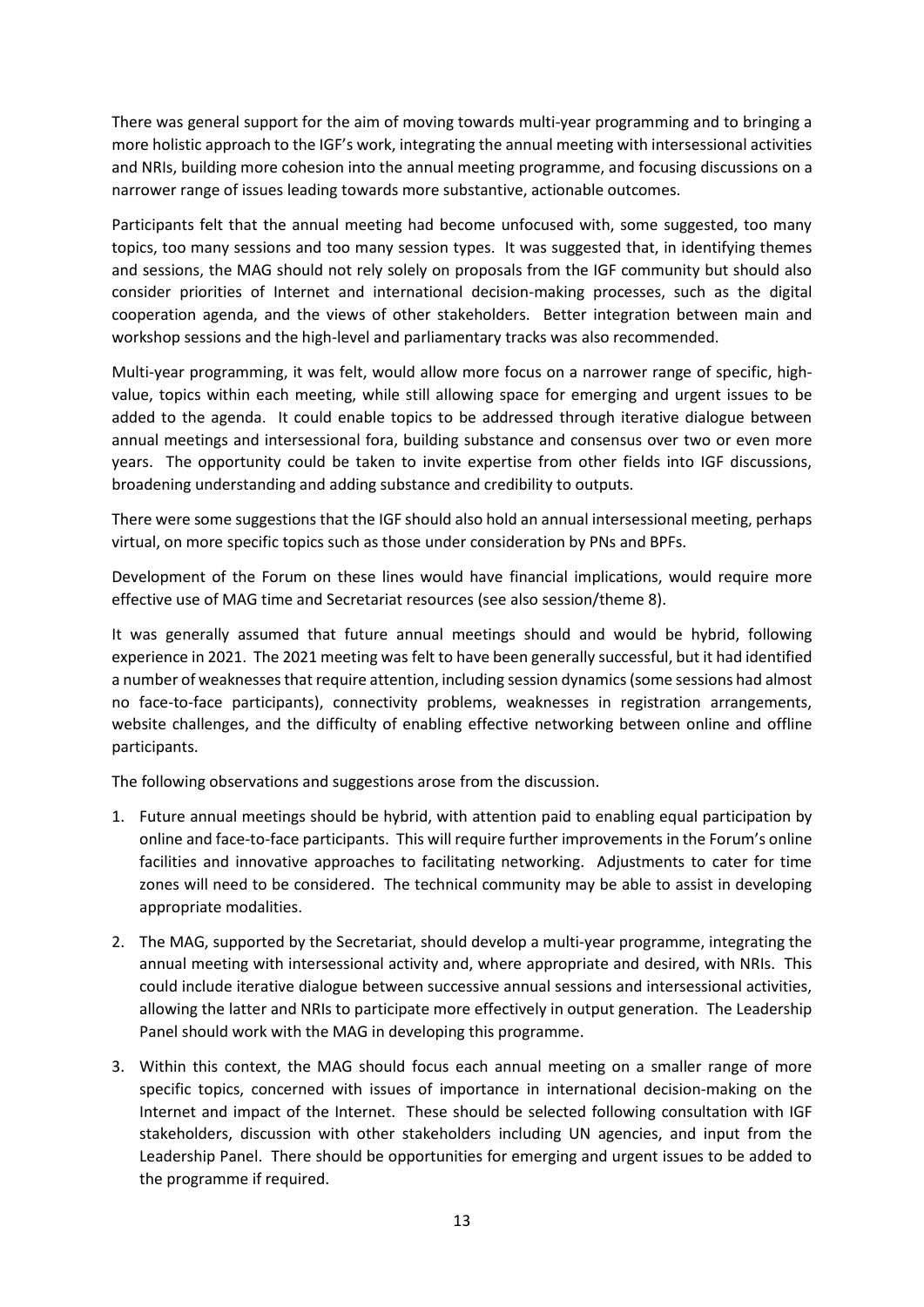- 4. The MAG should invite proposals for workshop and other sessions to be submitted on these selected topics, thereby enabling greater focus to be achieved across the programme. Session types should be reviewed and consolidated, and opportunities taken to experiment with modalities like 'open space'. There should be dialogue between the MAG and session organisers throughout the period between session approval and the annual meeting, to ensure quality of delivery and maximise the contribution that all sessions make to the Forum as a whole.
- 5. More attention should be paid to integrating the high-level and parliamentary tracks with main and other sessions. In particular, the high-level track could be moved from the beginning of the meeting to the end, when it would be informed by discussions in main and other sessions that had already occurred and contribute to the finalisation of messages and other outputs. The Leadership Panel should actively encourage participation in these tracks.
- 6. The MAG should focus on broad programming issues and revert much of the responsibility for workshop evaluation to the Secretariat.
- 7. Expertise from the technical community could assist in supporting technical implementation of the meeting, including improvements to the website display of the programme, search functions, and adjustments to the modalities of online participation.

# **Session/theme 8**

# **The Leadership Panel, the MAG and the place of the IGF within the United Nations system**

Since the inception of the IGF, the Secretary-General has appointed a MAG annually to advise him on the programme and schedule of the IGF. Its terms of reference, which include a commitment to community consultation, can be found in Annex 4. These do not include responsibilities relating to intersessional activities or NRIs, though the MAG does select topics for BPFs and PNs. MAG members are appointed by the Secretary-General following a nomination process undertaken through the IGF community, and generally serve three years in the Group.

The desirability of establishing a further body to support the IGF's strategic goals emerged in the report of the High-Level Panel on Digital Cooperation in 2019. The Secretary-General's *Roadmap* developed this into a Leadership Panel which should be 'a strategic, empowered, and multistakeholder body, to address strategic and urgent issues, and to highlight Forum discussions and possible follow-up actions, in order to promote greater impact and dissemination of IGF discussions.'<sup>9</sup> The terms of reference for the Panel can be found in Annex 5. It will have ten members, who are expected to have ministerial, chief executive or similar seniority in order to promote the IGF at senior levels in government and business. They will serve two-year terms. Initial membership had not been announced at the time of the EGM.

The IGF Secretariat is part of the UN Secretariat, administrated by DESA and financed by voluntary donations through the Trust Fund. There have been consistent concerns that it is under-resourced and over-stretched (see session/theme 9).

Discussion in this session reflected the evolution of the IGF from its experimental origins in 2006 to an established role within the international Internet governance ecosystem. The need to strengthen the

<sup>9</sup> <https://www.intgovforum.org/en/content/terms-of-reference-for-the-igf-leadership-panel>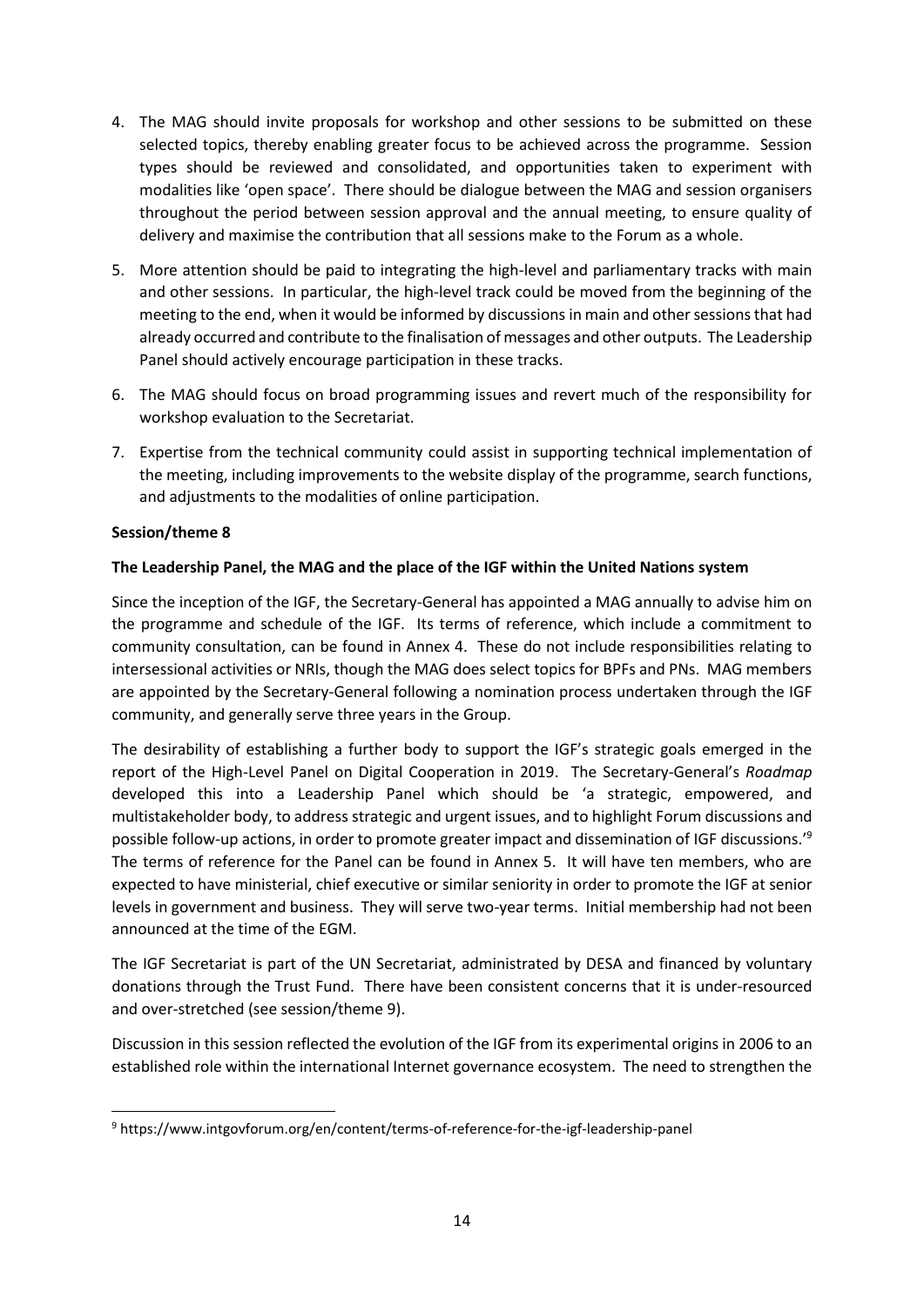Forum, extend its influence in international decision-making fora and promote more substantive outcomes had already been acknowledged in the Meeting. The value of stronger leadership to enable this was also recognised. At the same time, participants expressed concern that the Forum should retain its unique, multistakeholder character and ethos, in particular that it should not become a topdown organisation but build on the strengths of its community. The need for the IGF to develop stronger relations with the Office of the Envoy on Technology was also discussed.

The balance of responsibilities between the Leadership Panel and the MAG was considered crucial to its development in the coming year(s). The introduction of the Panel is a significant change to the structure of the Forum and it was felt important that the IGF community in general should feel confident and comfortable with the process of its introduction and the manner of its work. The rapid development of a constructive relationship between the Panel and the MAG would be decisive here.

Concern was expressed at perceived lack of clarity and some overlap in the terms of reference for the Panel and the MAG, which could cause confusion and, it was felt, required remedial attention. Participants were keen to avoid the impression that the Leadership Panel could direct the MAG or oversee its work. They were also concerned that additional responsibilities to support it would divert Secretariat resources away from other work.

There was also considerable discussion of the MAG's role. The IGF has evolved substantially since 2006, particularly through the development of intersessional activity and NRIs, but there has been no equivalent change in the terms of reference for the MAG. It was generally felt that it would be beneficial to revisit the MAG's terms of reference, and the introduction of the Leadership Panel alongside it was felt to provide a good opportunity to consider both terms of reference together.

Concerns were expressed about the nomination process for the MAG, including the view that insufficient value was placed on IGF experience in selecting new MAG members, making it difficult for inexperienced members to engage effectively. Concerns were also expressed about the balance of work within the MAG, including the amount of time devoted to workshop evaluation, and about the balance of participation in the MAG, including dominance by a small number of members and relative inactivity on the part of others.

The following observations and suggestions arose from the discussion.

- 1. The development of a constructive, cooperative and complementary relationship between the Leadership Panel and the MAG should be a priority. This will require clarification of the responsibilities of each, and of the Secretariat in relation to them, defining what each body does and does not do, and establishing modalities for collaboration. The chairs of the Panel and MAG will need to establish effective liaison arrangements.
- 2. The Leadership Panel should focus on its strategic roles in relation to strategic and urgent issues, the engagement of high-level personnel including those from government and business, the promotion of IGF outputs, and fundraising. Members of the Panel could act as 'ambassadors' for the IGF. They should engage with the whole IGF ecosystem, including NRIs, and could be invited to participate in MAG meetings when appropriate.
- 3. The Leadership Panel should, in future years, comment on strategic priorities for the Forum's annual meeting before the MAG begins to work on programme design. Collaboration on strategic and programme aspects of the 2022 meeting, with its focus on the digital cooperation agenda, could be crucial in determining the effectiveness of the IGF's contribution to the GDC and should be prioritised once the Panel is established.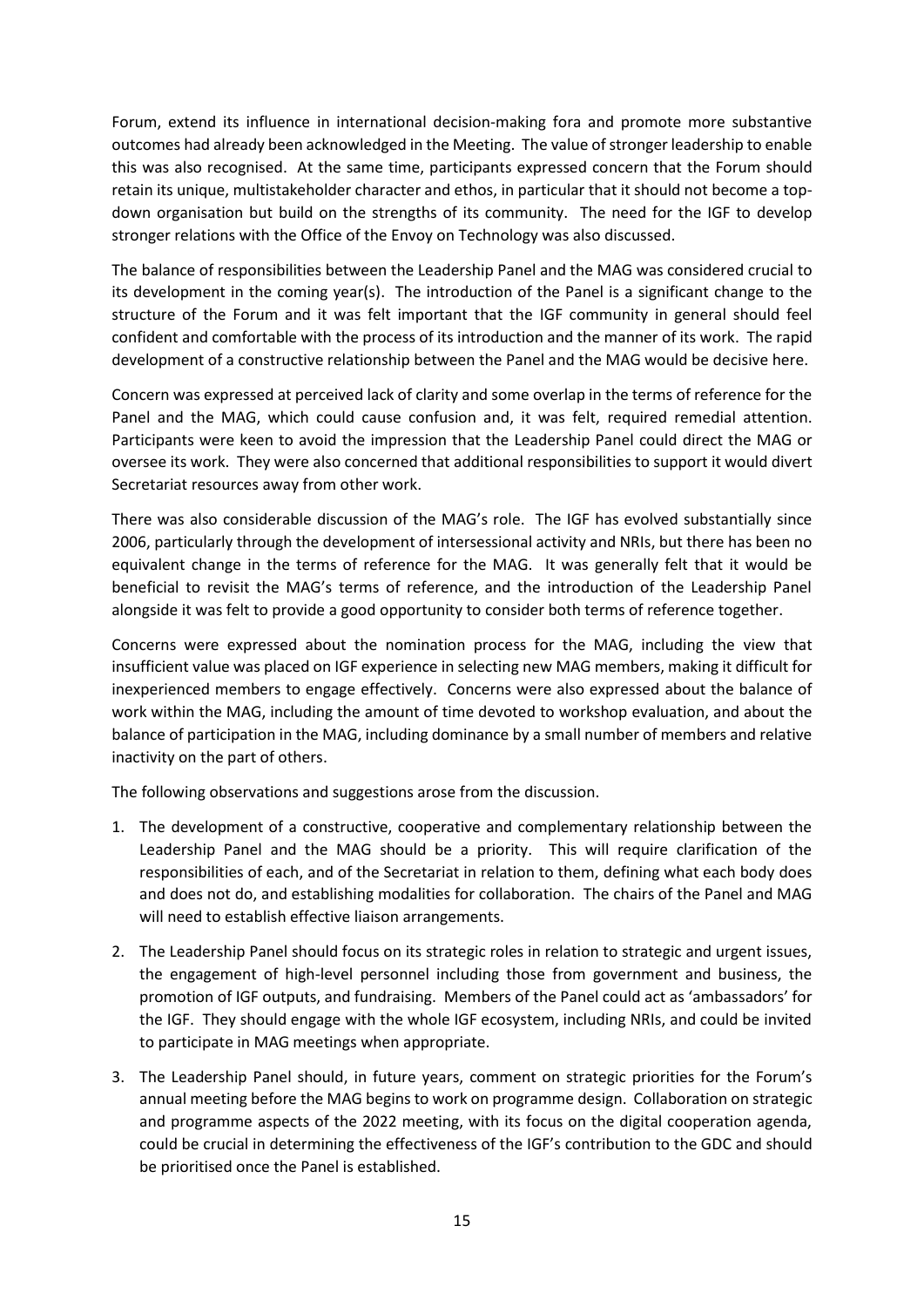- 4. The MAG's terms of reference should be reviewed, on their own terms and in relation to those of the Panel, perhaps with the assistance of a MAG working group. More clarity should be introduced concerning MAG members' responsibilities, including the MAG's engagement with intersessional work. MAG working groups could assume responsibility for activity in areas such as capacity development.
- 5. The Secretariat should resume responsibility for some aspects of programme development currently undertaken by the MAG, particularly workshop evaluation, in order to free MAG time for more proactive developmental work, such as that concerned with issue focus, multi-year programming, the integration of the main Forum and intersessional work, and preparation of outputs. Forward planning and additional resourcing for the Secretariat will be required for this.
- 6. The MAG should consider ways of engaging all MAG members more effectively in its discussions. More should be done to assist new MAG members to participate in meetings, particularly where they are not experienced Forum participants. The expertise of former MAG members could help in this regard. Experienced current MAG members should avoid acting in ways that dominate discussion, and should actively encourage engagement by new members.
- 7. Past experience of the IGF and/or NRIs could be made a requirement for selection as MAG members. Eligibility for annual renewal could be associated with demonstrated active participation in MAG work.

# **Session/theme 9**

# **Funding of IGF activities including the IGF Secretariat**

The IGF is funded from voluntary contributions through a Trust Fund, not as part of the UN budget. This Trust Fund finances the Secretariat, some intersessional activity, and the travel costs of some MAG members from developing countries. (It may also cover travel costs of Leadership Panel members from such countries.) A separate voluntary Global South Fund supports the travel and accommodation costs of some participants from developing countries in the annual meeting, while some others are supported through fellowships and bursaries financed by other donors. The majority of costs associated with annual meetings are borne by their host governments.

Participants in discussion praised the work of the IGF and Secretariat, which have achieved impressive results with very limited resources. It was strongly felt, however, that financial limitations impose severe constraints on the Forum's capacity to fulfil its mandate effectively, implement improvements that have been advocated in the past and/or have been discussed within the Meeting, and fulfil requirements of the new Leadership Panel.

The Secretariat is generally recognised to be under-resourced and over-stretched. Concern was expressed that new responsibilities associated with the Leadership Panel and in support of its work on the Forum's strategic development would further stretch Secretariat resources and could undermine existing work if new funds do not become available.

The need to build financial security and sustainability was emphasised in this context, and concern was expressed about the absence of an agreed fundraising strategy. While the non-budgetary status of the Forum in the UN system was understood, it was felt that reliance on voluntary funding from a relatively small group of donors leaves it vulnerable to fluctuations in annual resources which inhibit planning. The Leadership Panel's proposed role in 'exploring new fundraising opportunities' was noted in this context. It was also felt that the Forum would benefit from professional fundraising expertise.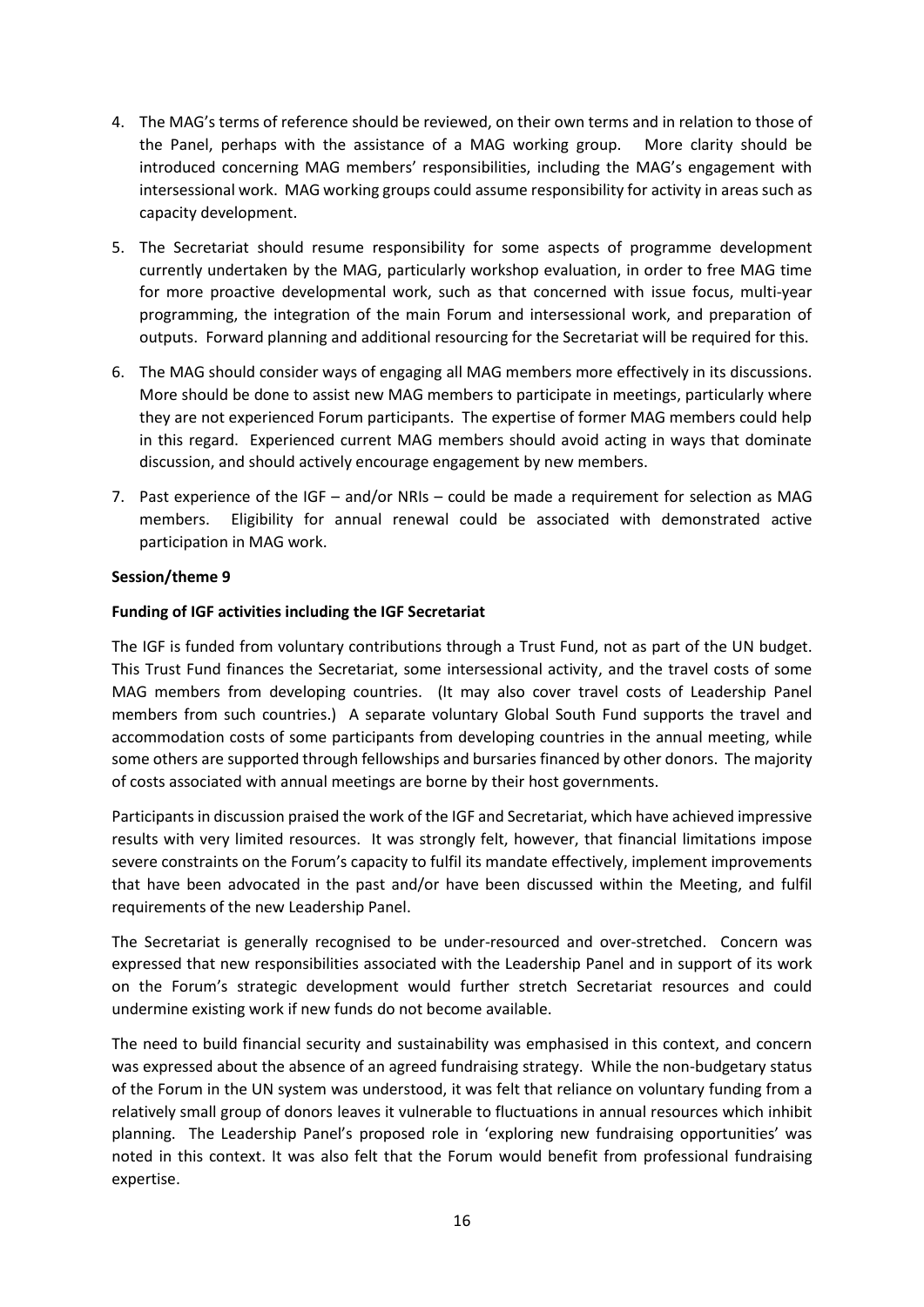The following observations and suggestions arose from the discussion.

- 1. The IGF needs a clear fundraising strategy, to bring more financial sustainability to the Forum and enable the Secretariat to meet expanding responsibilities including those related to the Leadership Panel. It will also be important to focus on effective resource mobilisation.
- 2. The Leadership Panel should play a significant role in fundraising, leveraging the senior status of Panel members to encourage more governments and other stakeholders to make contributions to the Trust Fund.
- 3. The Forum should seek to diversify funding sources, for instance by approaching development banks, national development agencies and foundations for funding for specific activities, and by encouraging small donations.
- 4. The Secretariat should provide more information about income and expenditure, including quarterly or half-yearly reports to donors and the wider IGF community.
- 5. DESA should review the bidding process for countries to host the annual meeting to improve visibility, clarity, openness and hosting criteria, including financing arrangements.

# **Session/theme 10**

# **Modalities to extend outreach, engagement and participation in the IGF**

The *Tunis Agenda* declared that the Forum should be established 'for multi-stakeholder policy dialogue' and that it should be 'multilateral, multi-stakeholder, democratic and transparent' in process and activity. It recognised specifically the roles of governments, the private sector, civil society, intergovernmental and international organisations, and the academic and technical communities. Multistakeholder participation is considered fundamental to the IGF's character and its example has been influential in other areas of Internet and digital governance.

The General Assembly has drawn particular attention to the importance of ensuring full and equal participation of developing countries. While this has improved over the years, participation from Least Developed Countries (LDCs) and from some regions remains low. Some concern has been expressed about relatively low rates of participation from governments and the private sector, and from some parts of the latter. The Secretary-General has drawn attention to the desirability of multi-disciplinarity within the Forum, enabling it to draw on expertise beyond as well as expertise within the Internet community. The IGF community has emphasised the need for gender equality, youth participation, accessibility for those with disabilities, remote participation, and linguistic diversity.

A number of issues concerning equitable participation and engagement were raised during discussion. Available data sets are concerned with registration as a measure of participation. Participants in the Meeting noted the importance of also assessing the engagement of registered participants in the work of the Forum, such as contributions from podiums and conference/session floors, which can be dominated by a few familiar faces. These questions are equally relevant to the work of intersessional fora and the NRIs as to the annual meeting.

Concern was expressed about the under-representation of certain regions, particularly Asia-Pacific, and certain countries, particularly LDCs, and of vulnerable and marginalised groups from all societies. While useful in encouraging individual attendance, fellowships and bursaries were considered insufficient to address inclusion challenges, and that more needs to be done to draw inputs from under-represented groups through means other than attendance at the annual meeting, including participation and representation through NRIs. Language, particularly the prevalence of English, was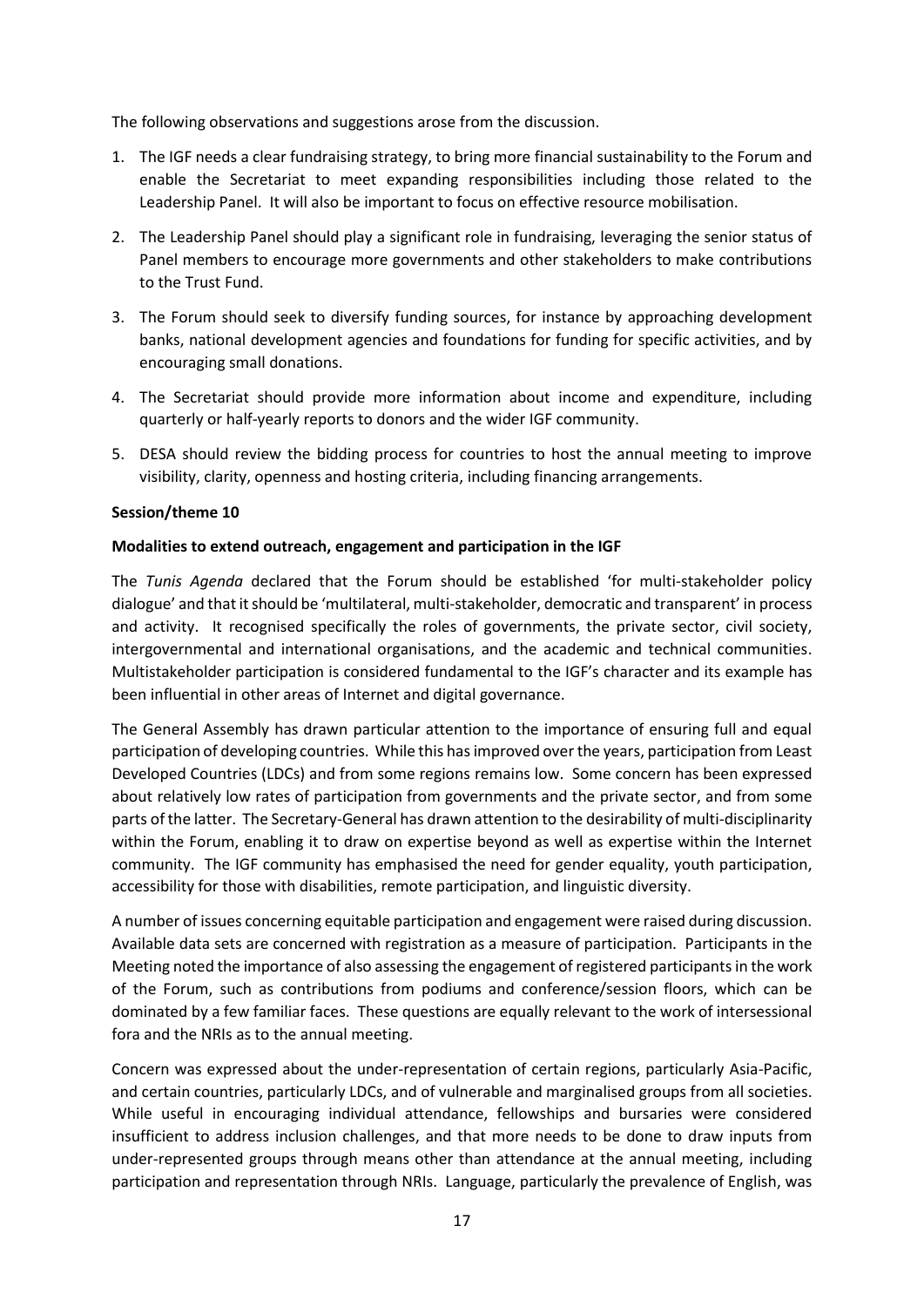noted as a factor that could exclude non-English speakers from full participation. The importance of youth participation was stressed by some participants.

It was also important, however, to attract more high-level participants and decision-makers to the annual meeting. It was hoped that this might be achieved through changes to the high-level track and the influence of members of the Leadership Panel.

The Forum's experience with remote participation was commended, but it was recognised that this had limited impact before the COVID pandemic. Remote hubs were felt to have enhanced engagement in locations where these were available. Hybrid delivery of the 2021 meeting, however, had pointed the way towards more inclusive and more equal participation of those online and in the room.

The following observations and suggestions arose from the discussion.

- 1. The Leadership Panel should encourage high-level participation in the annual meeting. Members of the Panel could act as "ambassadors" for the IGF, encouraging participation from within their regions and stakeholder groups and from decision-making bodies in which they participate.
- 2. The MAG should consider whether the high-level track should be moved to the end of the annual meeting so that it can focus on outcomes from previous discussions and contribute to the development of IGF messages/outputs.
- 3. The annual meeting agenda should include headline speakers whose presence would attract participation from a wider audience.
- 4. More detailed assessment should be made of participation in IGF activities, including active engagement in annual meeting sessions, intersessional activities and NRIs. NRIs should be encouraged to act as channels for input to the annual meeting from under-represented groups.
- 5. The Leadership Panel, MAG and Secretariat should develop a communications strategy for the Forum aimed at building awareness and disseminating outputs. This would benefit from professional public relations support. DESA and the Office of the Envoy on Technology could support and promote the work of the Forum within the UN system.
- 6. The MAG should consider innovations in the annual meeting structure that would be attractive to under-represented groups, such as "hackathons" and sessions concerned with the impact of the Internet on particular sectors or public policy issues (such as climate change). NRIs could consider similar innovations.

### **Session/theme 11**

### **Strengthening the IGF in relation to capacity development**

The IGF's mandate says that the Forum should 'contribute to capacity building for Internet governance in developing countries, drawing fully on local sources of knowledge and expertise.'

Participants in IGF activities, including NRIs, attest to the value of participation in building understanding of the Internet and Internet governance and the capacity to participate in other Internet-related public policy activity. The IGF has worked with other organisations to build understanding of the Internet in developing countries, including the network of regional Schools on Internet Governance. A number of initiatives concerned with capacity development for new IGF participants have been implemented by the MAG and Secretariat, including orientation activities for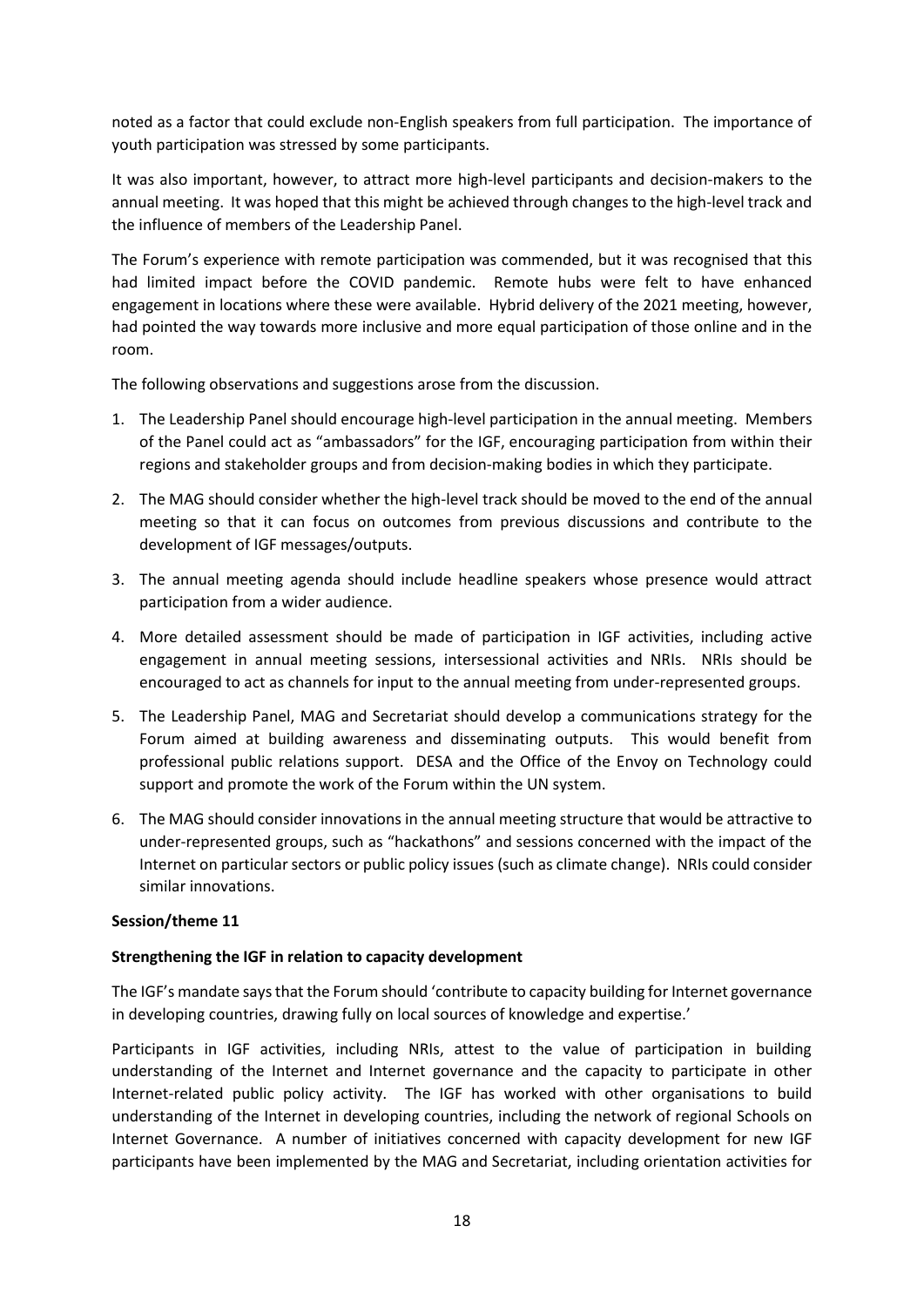new participants (such as the Newcomers Track, the Preparatory and Engagement Phase, and the Guide to Issues and Themes).

The need to address both institutional and individual capacity development requirements was emphasised in the discussion, along with efforts to address the needs of under-represented communities and to encourage youth participation. The parliamentary track at the annual meeting was instanced as an opportunity to improve lawmakers' understanding of the complexities surrounding legislative and regulatory aspects of Internet governance, which could provide a model for similar work with other influential groups.

In light of resource constraints, participants stressed the need for the IGF to work with other organisations that deliver courses and workshops or publish resources, including the Schools on Internet Governance. NRIs can and do also play a role in building capacity and understanding at national, sub-regional and regional levels.

The following observations and suggestions arose from the discussion.

- 1. The Secretariat should work with other organisations that already offer capacity development programmes on Internet governance (including the Schools on Internet Governance) to add maximum value with limited resources.
- 2. The Secretariat should provide information and access links to capacity development resources through its website. Capacity development experiences could also be shared online.
- 3. Capacity development initiatives concerned with participation in the IGF itself should recognise the needs of diverse audiences, seeking to maintain the engagement of established as well as new participants, and reaching beyond the governance of the Internet to include its impact on other areas of public policy.
- 4. The global meeting and NRIs should discuss and communicate priorities for capacity development to other stakeholders.
- 5. The Secretariat should consider other options for capacity development, including internships and the establishment of an alumni network.

# **Session/theme 12**

### **Follow-up and implementation**

The final session of the EGM considered ways in which the observations and suggestions made during the Meeting could be taken forward by the United Nations and the IGF community.

Participants in discussion noted the substantial changes that have taken place in the Internet and the wider digital environment since the establishment of the Forum, including the development of the IGF's own ecosystem. A further stage in this evolution has begun with the UN's Digital Cooperation Agenda and the introduction of the Leadership Panel, which set new parameters, present new challenges and offer new opportunities to the Forum. There was a strong desire amongst participants to preserve the unique, multistakeholder character and deliberative ethos of the IGF, while also seeking innovative ways of enhancing its contribution to the development of public policy towards the Internet and digital cooperation.

Two important challenges were emphasised.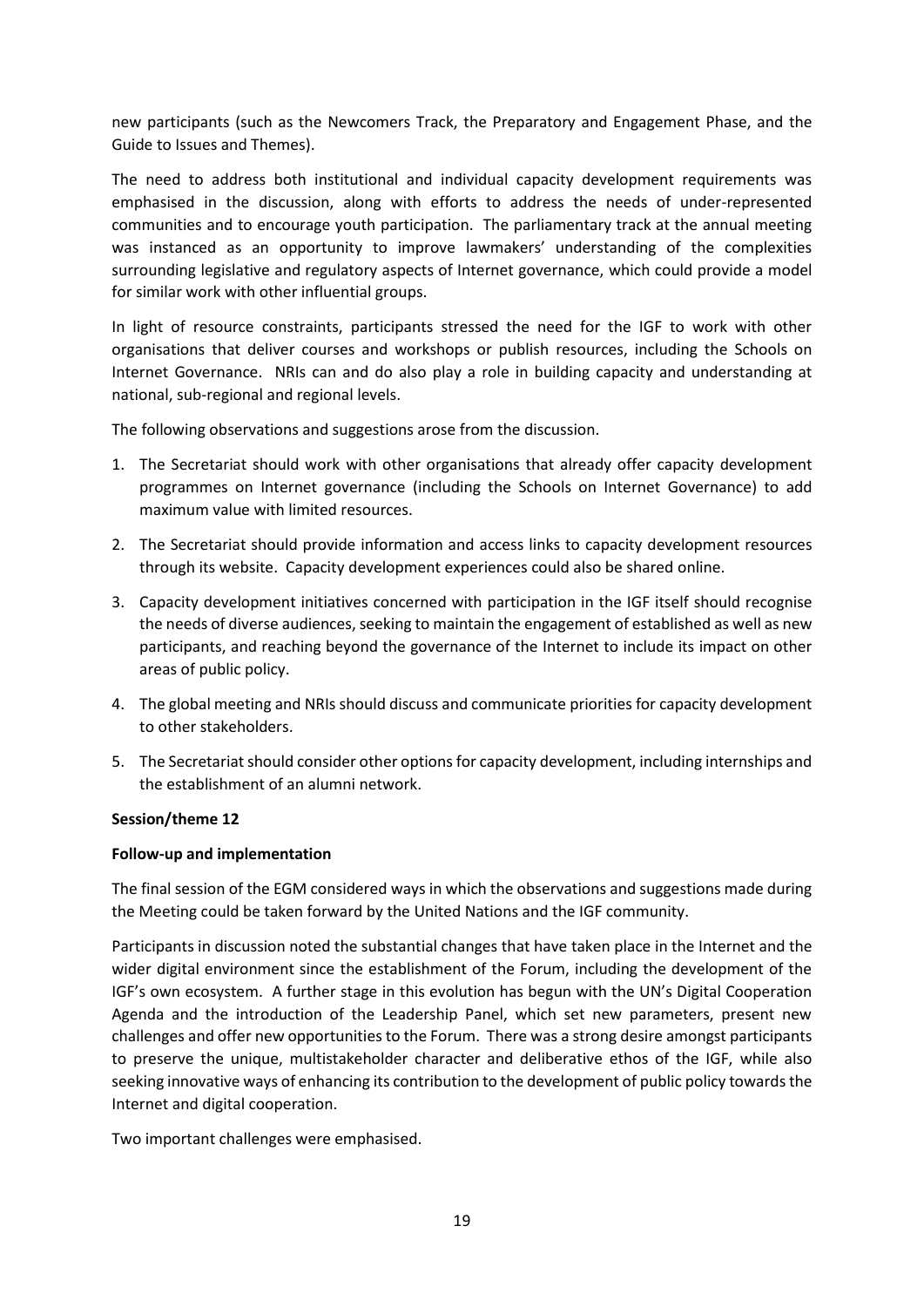- The time available to develop the IGF's contribution to the GDC is short. A great deal needs to be done to build momentum before that contribution is determined at the 2022 annual meeting which is scheduled to be held in late November/December.
- The relationship between the Leadership Panel and the MAG has not yet been clearly defined. The IGF community will wish to see the rapid development of productive and collaborative relationship between them, together with new initiatives by the Panel to tackle the strategic challenges that have been identified during the Meeting. Preparation of the IGF's input to the Global Digital Compact will be an important test of this.

Participants were concerned about the capacity of the Secretariat to manage the additional workload arising from the Leadership Panel and from the suggestions made in this report unless additional funding is obtained. The Panel's role in fundraising was therefore emphasised.

The following observations and suggestions arose from the discussion.

- 1. The Leadership Panel and the MAG will need to work rapidly, with DESA and the Secretariat, to establish cooperative working modalities that will enable them to initiate the Panel's work, implement proposals from the EGM and develop the IGF's contribution to the GDC.
- 2. This will require clarification of the relationship between the Leadership Panel and the MAG, including review of terms of reference.
- 3. The MAG should determine modalities for the work of the 2022 meeting in relation to the *Roadmap* and the GDC, encourage contributions to discussion of this theme from intersessional fora and from NRIs, and invite session proposals from the IGF community related to it. It should also consider modalities for the preparation of an output document related to the Compact.

### **Summary of outcomes**

The EGM started from the premise that the IGF should do more than maintain its current role and level of activities, but respond to the changing Internet and Internet governance environment and achieve greater impact from its work. The observations and suggestions listed in this report stem from the desire of Meeting participants to fulfil those goals.

A number of clear priorities can be identified.

- In the immediate term, the Forum needs to establish effective collaboration between the Leadership Panel and the MAG, enabling it to implement improvements along the lines identified by the Meeting. Participants recognised that the quality of the relationship between the Panel and the MAG will be crucial to achieving progress towards a more impactful IGF.
- In the short term, the MAG, with support from the Leadership Panel, needs to ensure that the 2022 annual meeting enables the IGF to make an effective contribution to development of the Global Digital Compact which is to be presented to the Summit of the Future in 2023. Participants recognised that the quality of the IGF's contribution to this will affect perceptions of its ongoing value to digital cooperation.
- In the longer term, participants agreed, the Forum needs to build more coherent collaboration within the ecosystem that has evolved around its annual meeting, intersessional activities and NRIs, leading to more substantive, evidence-based discourse and to the production of actionable outputs which will have more substantial impact within the United Nations and in international decision-making fora concerned with the Internet and its impact on society. Its ability to achieve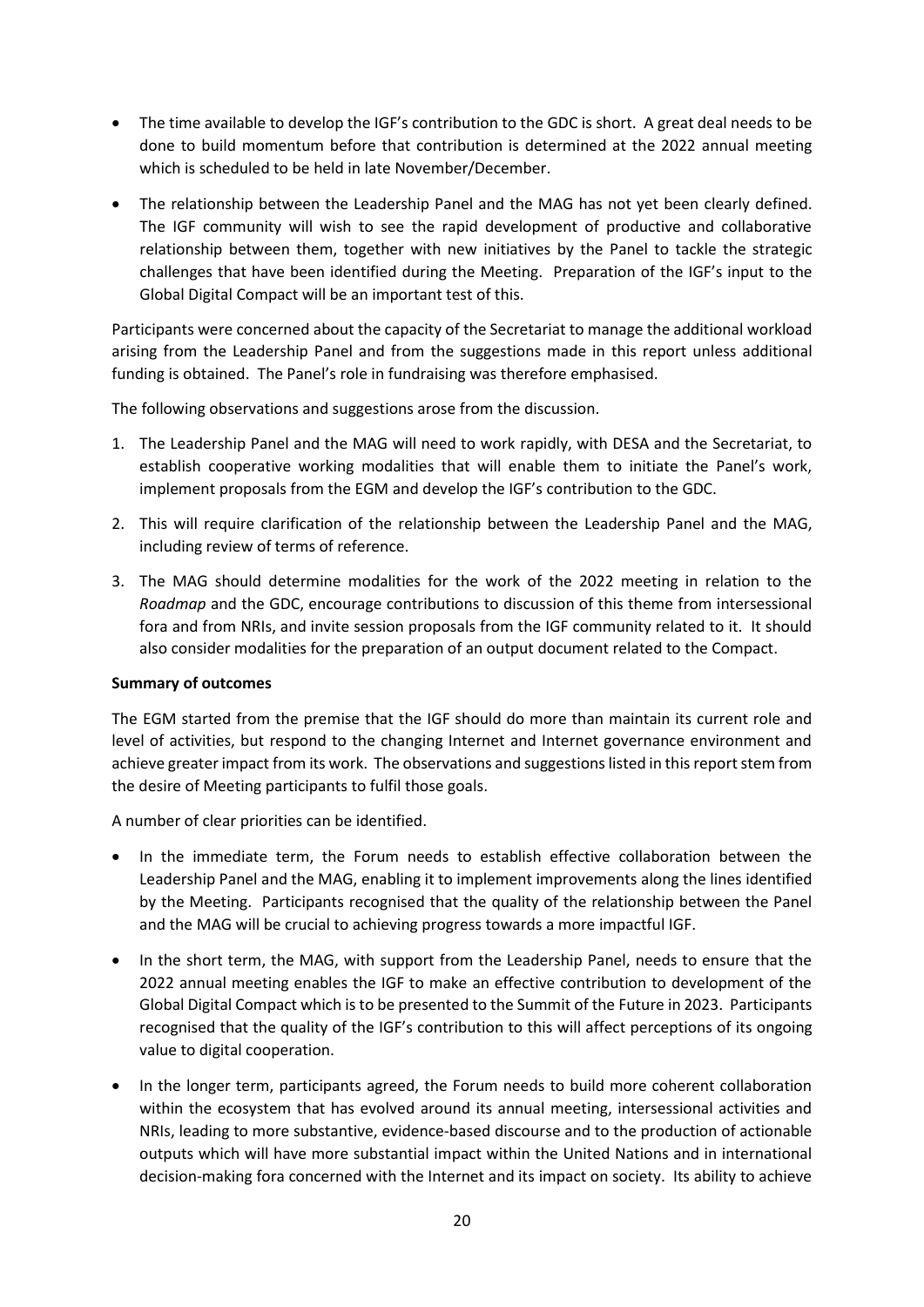this will have substantial influence on the scheduled review of the Forum's mandate by the General Assembly in 2025.

Participants recognised that substantial work towards these goals had been realised in recent years, and were optimistic that their suggestions would enable them to be achieved. While some of those suggestions would require additional funding, which should be sought as a priority, others were costneutral and could be implemented quickly. The short time now available between the EGM and the 2022 Forum should encourage all stakeholders to progress improvements with a sense of urgency.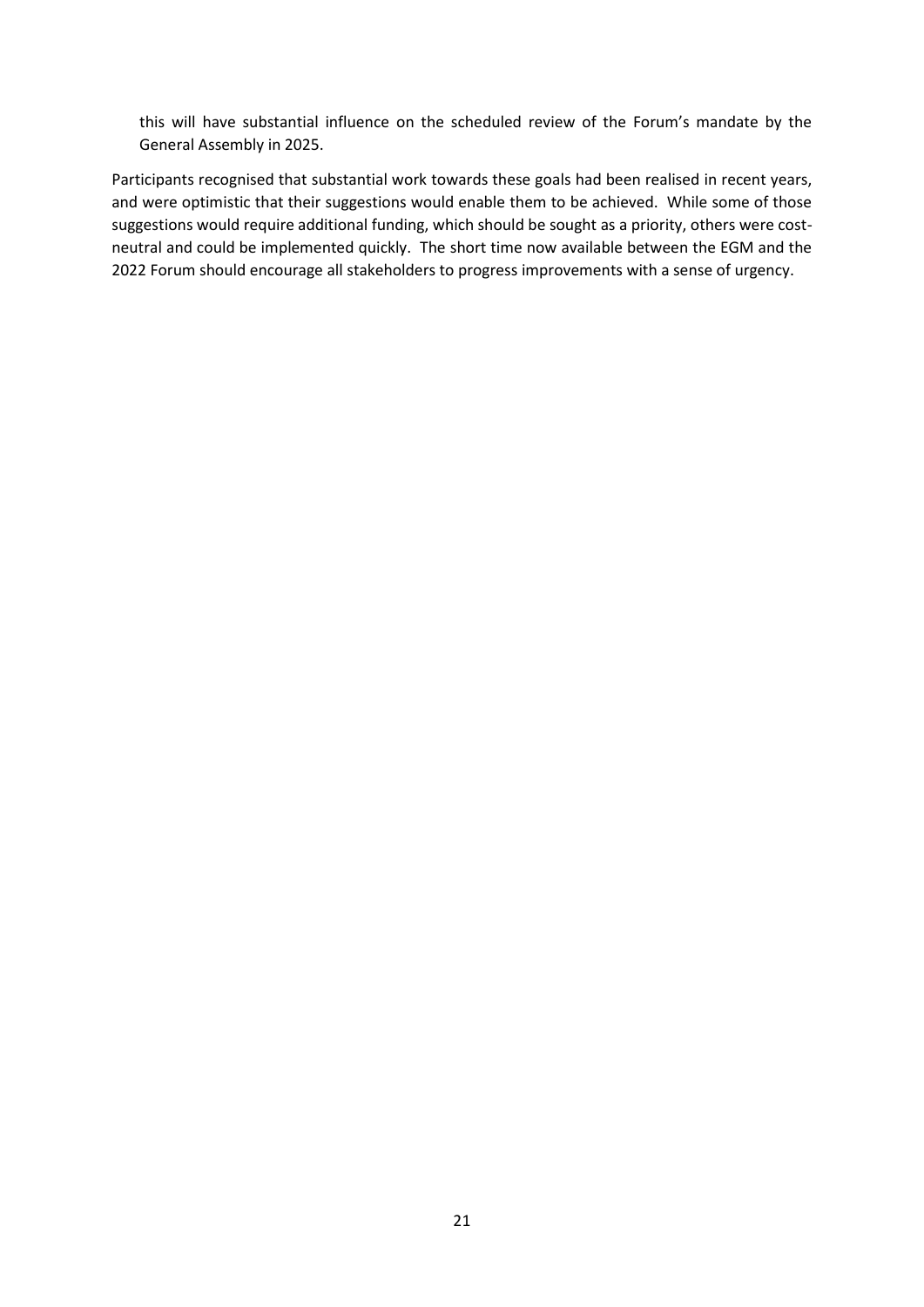# **Annex 1 – Participants in the EGM**

# **INTERNET GOVERNANCE FORUM EXPERT GROUP MEETING 30 March – 1 April 2022, New York**

### **Hosted at the premises of the Permanent Mission of Finland to the United Nations**

### **Individual participants**

- Aaron, Maniam Ministry of Communications and Information Singapore, Deputy Secretary
- Arida, Christine Strategic Planning, National Telecommunications Regulatory Authority (NTRA) of Egypt, Sector Head
- Botsyoe. Lily Edinam Ghana Youth IGF, Ghana
- Casasbuenas, Julian Colombia IGF, Colombia
- Chung, Jennifer Asia, Honk Kong S.A.R.
- Echeberría, Raul Independent expert, Uruguay
- Erlingsson, Erlingur Meta, Policy Officer, Iceland
- Evans, Desiree Zeljka ISOC UK, Board member, Serbia
- Fernandez, Juan Ministry of Communications of Cuba Department of Transformation and Digitization, Deputy Director,
- Franz, Liesyl Office of the Coordinator for Cyber Issues at the United States Department of States, Deputy Coordinator
- Hilali, Aziz North African IGF, Morroco
- Hoferichter, Sandra EuroDIG, Germany
- Horejsova, Tereza DiploFoundation, Director Projects and Partnerships, Czechia
- Kleinwaechter, Wolfgang University of Aarhus, Professor emeritus, Germany
- Kyryliuk, Olga SEEDIG, Ukraine
- Mangal, Anju WebFoundation, Head of Asia and Pacific Region, Alliance for Affordable Internet, Fiji
- Miya, Baratang Girlhype Codersm, Director, South Africa
- Moisinder, Juuso Ministry for Foreign Affairs of Finland, Department of Trade, Counsellor,
- Peake, Adam ICANN, VP Civil Society Engagement, UK
- Suto, Timea ICC Basis, Global Policy Lead, Romania
- Zhang, Xiao China Internet Network Information Center (CNNIC) and China IGF, Vice Director and Executive Director

### **MAG Chairs**

- Mitchell, Paul MAG Chair, USA
- Esterhuysen, Anriette former MAG Chair, South Africa
- St. Amour, Lynn former MAG Chair, USA
- Karklins, Janis former MAG Chair, Latvia
- Kummer, Markus former MAG Chair, Switzerland

# **IGF Host Country Representatives**

- Said, Myriam Government of Ethiopia
- Ilda, Yoichi Government of Japan
- Szubert, Krzysztof Government of Poland
- Schneider, Thomas Government of Switzerland
- Lauschner, Tanara CGI.br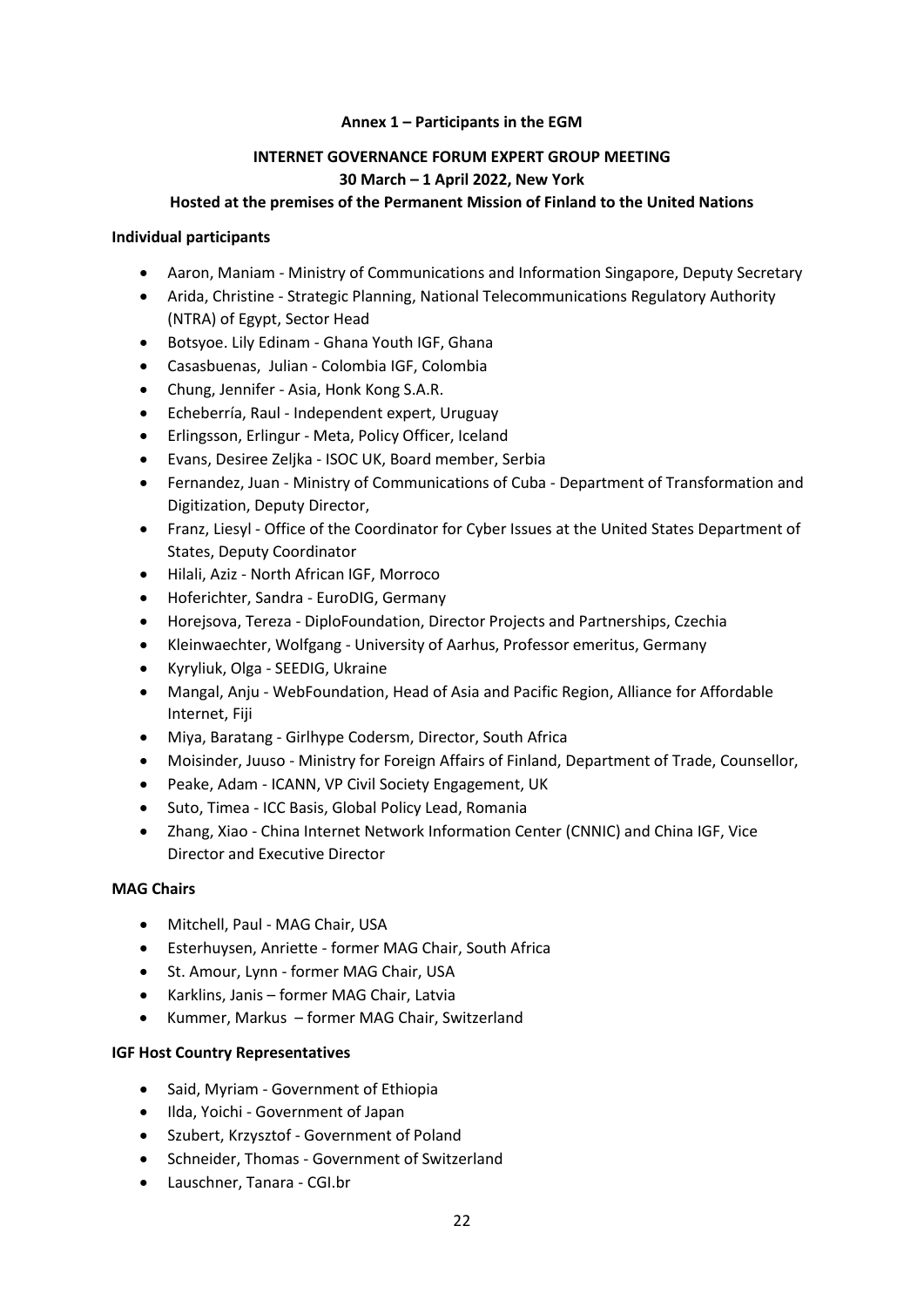# **Relevant international intergovernmental organizations**

- UNESCO Xianhong Hu, Program Specialist
- Universal Postal Union (UPU) Paul Donohoe, Digital Economy and Trade Coordinator
- African Union Margaret Ndung'u, Senior ICT Regulatory and Internet Governance Expert, Infrastructure and Energy
- European Commission Velimira Nemiguentcheva-Grau, Policy Officer

# **A number of expert guest speakers contributed to individual sessions of the programme**

- Desai, Nitin former Special Advisor for Internet governance to the Secretary-General
- Berger, Guy Director for Freedom of Expression and Media Development, UNESCO
- Chandler, Mandy Senior Vice President for Government and Intergovernmental Organisations, ICANN
- Sullivan, Andrew President and CEO, The Internet Society (ISOC)

# **United Nations personnel and consultants**

# **DESA**

- Zhu, Juwang Director of the Division for Public Institutions and Digital Government
- Kwok, Wai Min Senior Governance and Public Administration Officer
- Susar, Deniz Governance and Public Administration Officer

# **Consultant to DESA for the EGM**

• Souter, David – Managing Director, ict Development Associates

# **Office of the Envoy on Technology**

• Munyan, Jason – Programme Management Officer

# **IGF Secretariat**

- Masango, Chengetai Head of Office
- Gengo, Anja Associate Programme Officer
- Mazzucchi, Eleonora Programme Management Assistant
- Teleanu, Sorina Consultant for Dynamic Coalitions and MAG Support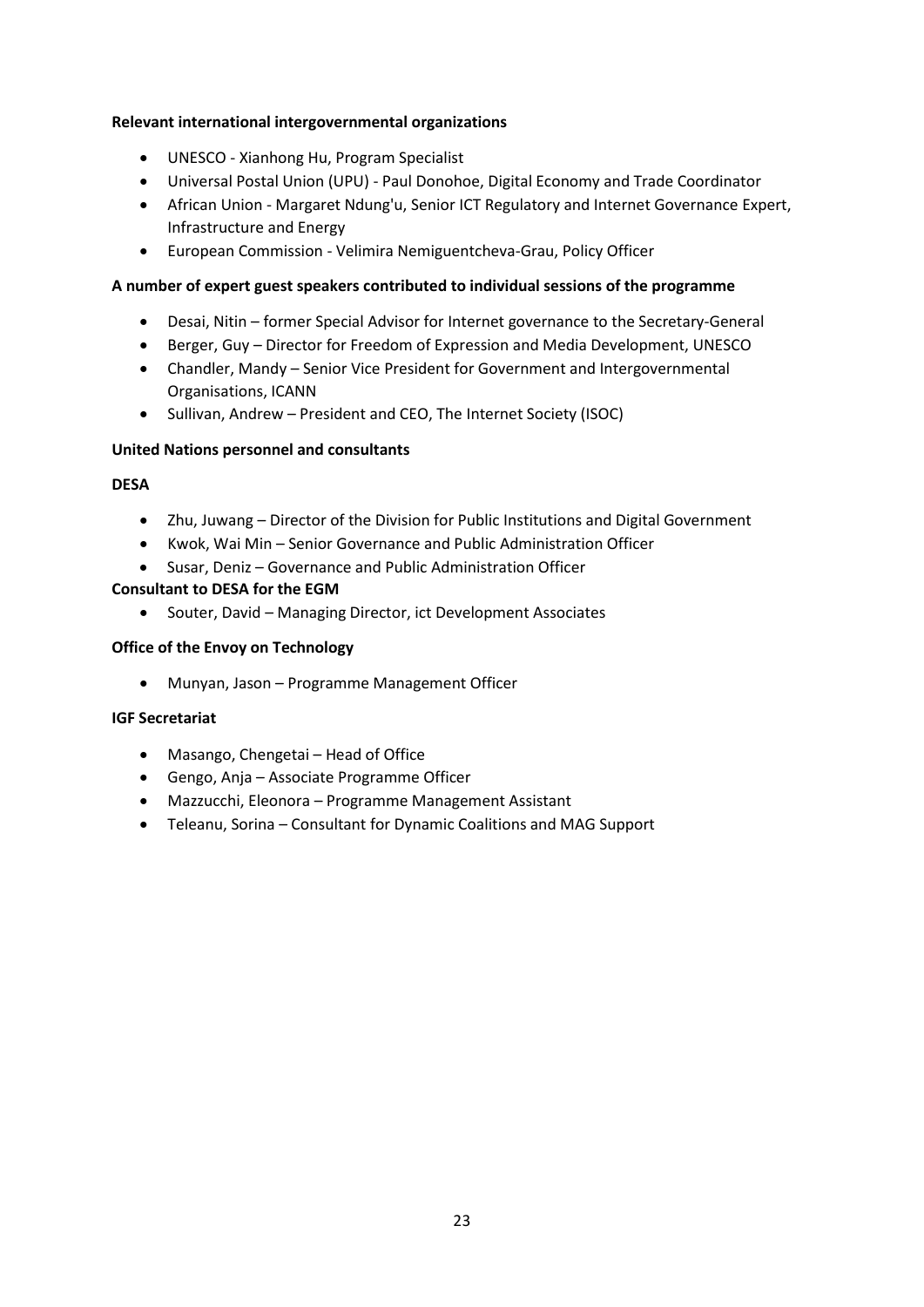# **Annex 2 – The agenda of the EGM**

# **DAY 1: Internet governance in the broader world**

#### **30 March 2022**

| $09:30 - 11:00$ | Welcome and introduction                                                                |
|-----------------|-----------------------------------------------------------------------------------------|
|                 |                                                                                         |
|                 | Keynote addresses                                                                       |
|                 | Structure and agenda for the meeting                                                    |
| $11:00 - 11:10$ | <b>Tea Break</b>                                                                        |
|                 |                                                                                         |
| $11:10 - 13:00$ | Role of the IGF in relation to the Roadmap for Digital Cooperation and Our Common       |
|                 | Agenda                                                                                  |
|                 |                                                                                         |
| $13:00 - 15:00$ |                                                                                         |
|                 | <b>Lunch</b> in working groups Which decision-making bodies - within and beyond the     |
|                 | Internet governance ecosystem - should the IGF strengthen its relationship with, and    |
|                 | how can IGF work feed into these bodies?.                                               |
| $15:00 - 16:00$ |                                                                                         |
|                 | Relationship of the IGF to various intergovernmental, international and other decision- |
|                 | making bodies, including those within the Internet governance ecosystem and those       |
|                 | in wider global governance                                                              |
| $16:00 - 17:00$ | Development of outputs and expected outcomes that will facilitate the extended role     |
|                 |                                                                                         |
|                 | of IGF in the international decision-making ecosystem                                   |
| 17:00-17:15     | Closing Day 1                                                                           |
|                 |                                                                                         |
|                 | Summary of the discussion and concrete action points and goals delivered by             |
|                 | the MAG Chair and announcing next day's agenda                                          |

# DAY 2: The internal dynamics of the IGF

# 31 March 2022

| $09:30 - 09:50$ | <b>Opening Day 2</b>                                                                                                                                                |
|-----------------|---------------------------------------------------------------------------------------------------------------------------------------------------------------------|
|                 | Welcome                                                                                                                                                             |
|                 | Recap of the previous day and brief introduction of the issues to be discussed                                                                                      |
| 09:50-11:20-    | (continued)                                                                                                                                                         |
|                 | Development of outputs and expected outcomes that will facilitate the extended role of<br>IGF in the international decision-making ecosystem discussed during Day 1 |
| $11:20 - 11:30$ | <b>Tea Break</b>                                                                                                                                                    |
| $11:30 - 13:00$ | Role and work of intersessional bodies, including:                                                                                                                  |
|                 | Dynamic coalitions, best practice forums, policy networks;<br>a)                                                                                                    |
|                 | b)<br>National, regional, sub-regional and youth IGF initiatives (NRIs);                                                                                            |
| $13:00 - 14:30$ | Lunch                                                                                                                                                               |
| $14:30 - 16:00$ | Annual meeting of the IGF, including multi-year programming, hybrid format, issue focus<br>in programme development.                                                |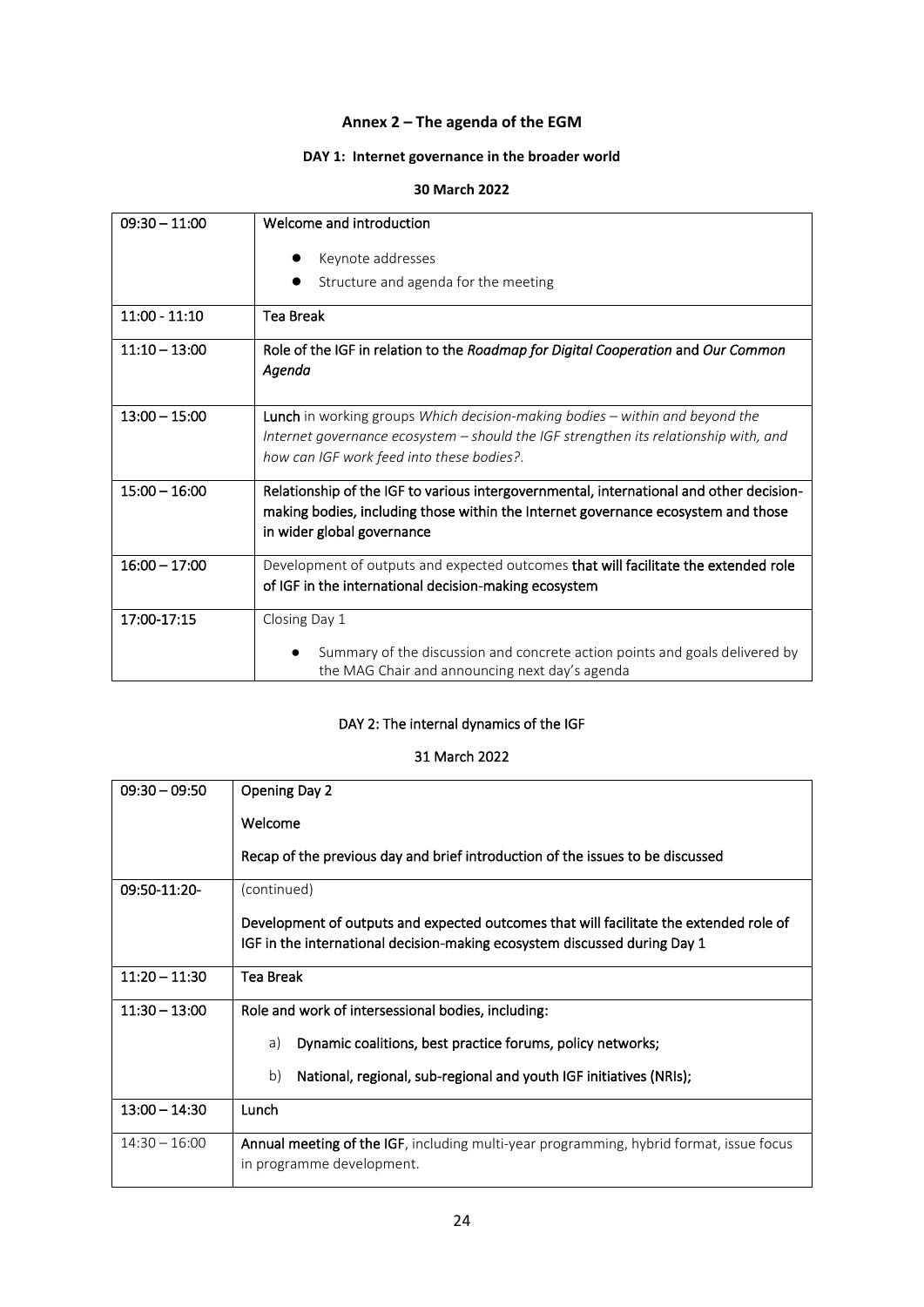| $16:00 - 16:10$ | Tea Break                                                                              |
|-----------------|----------------------------------------------------------------------------------------|
| $16:10 - 17:10$ | Role of the Leadership Panel and the place of the IGF within the United Nations system |
| 17:10-17:30     | Closing Day 2                                                                          |
|                 | Summary of the discussion and concrete action points and goals                         |

# DAY 3: Implementation and way forward

# 1 April 2022

| $09:30 - 09:40$ | Opening Day 3                                                                  |
|-----------------|--------------------------------------------------------------------------------|
|                 | Welcome                                                                        |
|                 | Recap of the previous day and brief introduction of the issues to be discussed |
| $09:40 - 10:30$ | Funding of IGF activities including IGF Secretariat                            |
| $10:30 - 11:50$ | Modalities to extend outreach, engagement and participation in the IGF         |
| $11:50 - 12:00$ | Tea Break                                                                      |
| $12:00 - 13:00$ | Strengthening the IGF capacity development                                     |
| $13:00 - 14:30$ | Lunch                                                                          |
| $14:30 - 15:50$ | The way forward                                                                |
|                 | Implementation of the recommendations of this meeting                          |
|                 | Summary of the overall EGM and of subsequent steps required                    |
| 15:50-16:00     | Closing of EGM                                                                 |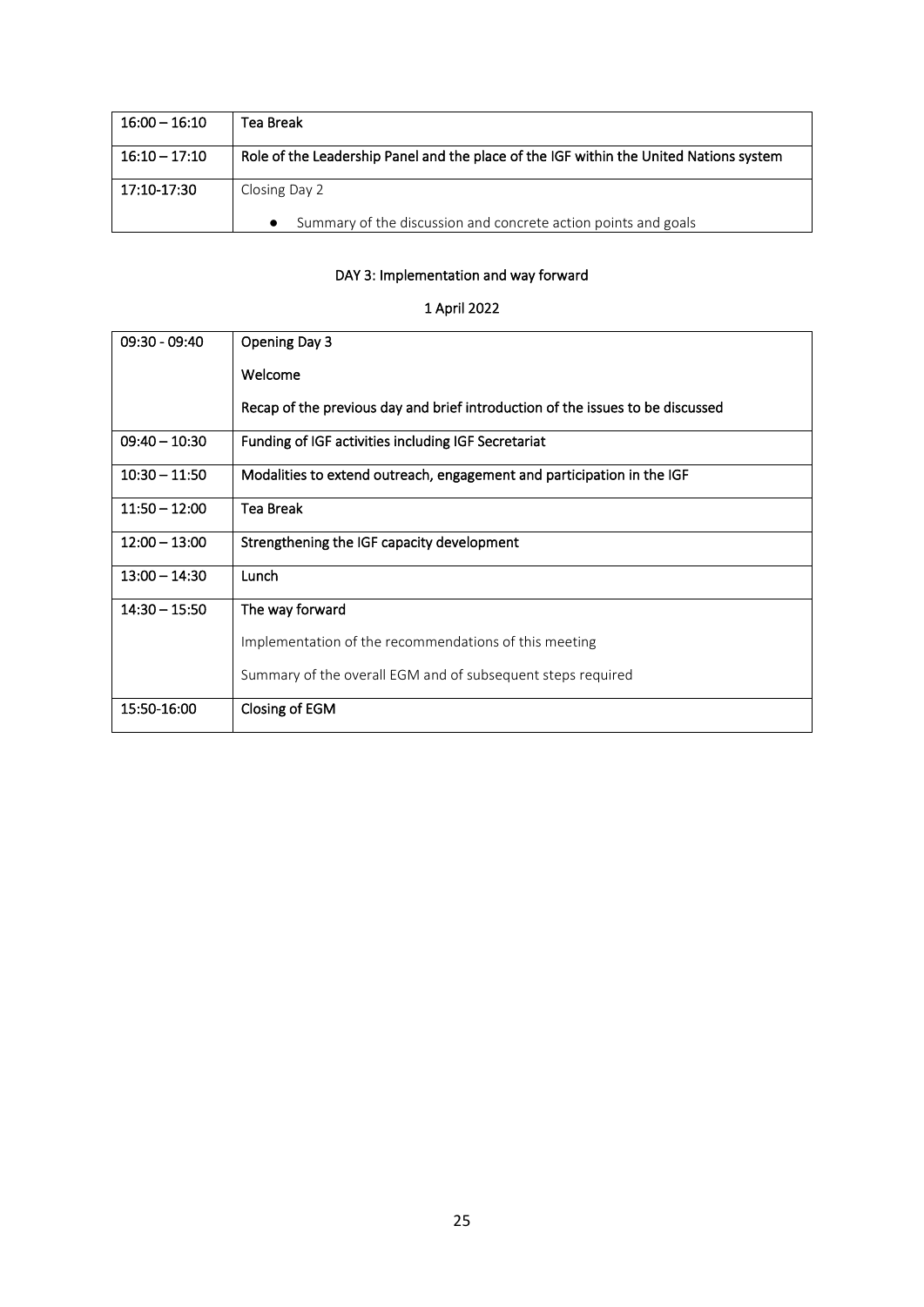### **Annex 3: Extracts from the** *Tunis Agenda for the Information Society*

67. We agree, *inter alia*, to invite the UN Secretary-General to convene a new forum for multi-stakeholder policy dialogue.

72. We ask the UN Secretary-General, in an open and inclusive process, to convene, by the second quarter of 2006, a meeting of the new forum for multi-stakeholder policy dialogue—called the *Internet Governance Forum* (IGF). The mandate of the Forum is to:

- a. Discuss public policy issues related to key elements of Internet governance in order to foster the sustainability, robustness, security, stability and development of the Internet.
- b. Facilitate discourse between bodies dealing with different cross-cutting international public policies regarding the Internet and discuss issues that do not fall within the scope of any existing body.
- c. Interface with appropriate intergovernmental organizations and other institutions on matters under their purview.
- d. Facilitate the exchange of information and best practices, and in this regard make full use of the expertise of the academic, scientific and technical communities.
- e. Advise all stakeholders in proposing ways and means to accelerate the availability and affordability of the Internet in the developing world.
- f. Strengthen and enhance the engagement of stakeholders in existing and/or future Internet governance mechanisms, particularly those from developing countries.
- g. Identify emerging issues, bring them to the attention of the relevant bodies and the general public, and, where appropriate, make recommendations.
- h. Contribute to capacity building for Internet governance in developing countries, drawing fully on local sources of knowledge and expertise.
- i. Promote and assess, on an ongoing basis, the embodiment of WSIS principles in Internet governance processes.
- j. Discuss, *inter alia*, issues relating to critical Internet resources.
- k. Help to find solutions to the issues arising from the use and misuse of the Internet, of particular concern to everyday users.
- l. Publish its proceedings.

73. The Internet Governance Forum, in its working and function, will be multilateral, multi-stakeholder, democratic and transparent. To that end, the proposed IGF could:

- a. Build on the existing structures of Internet governance, with special emphasis on the complementarity between all stakeholders involved in this process – governments, business entities, civil society and intergovernmental organizations.
- b. Have a lightweight and decentralized structure that would be subject to periodic review.
- c. Meet periodically, as required. IGF meetings, in principle, may be held in parallel with major relevant UN conferences, *inter alia*, to use logistical support.

74. We encourage the UN Secretary-General to examine a range of options for the convening of the Forum, taking into consideration the proven competencies of all stakeholders in Internet governance and the need to ensure their full involvement.

75. The UN Secretary-General would report to UN Member States periodically on the operation of the Forum.

76. We ask the UN Secretary-General to examine the desirability of the continuation of the Forum, in formal consultation with Forum participants, within five years of its creation, and to make recommendations to the UN Membership in this regard.

77. The IGF would have no oversight function and would not replace existing arrangements, mechanisms, institutions or organizations, but would involve them and take advantage of their expertise. It would be constituted as a neutral, non-duplicative and non-binding process. It would have no involvement in day-to-day or technical operations of the Internet.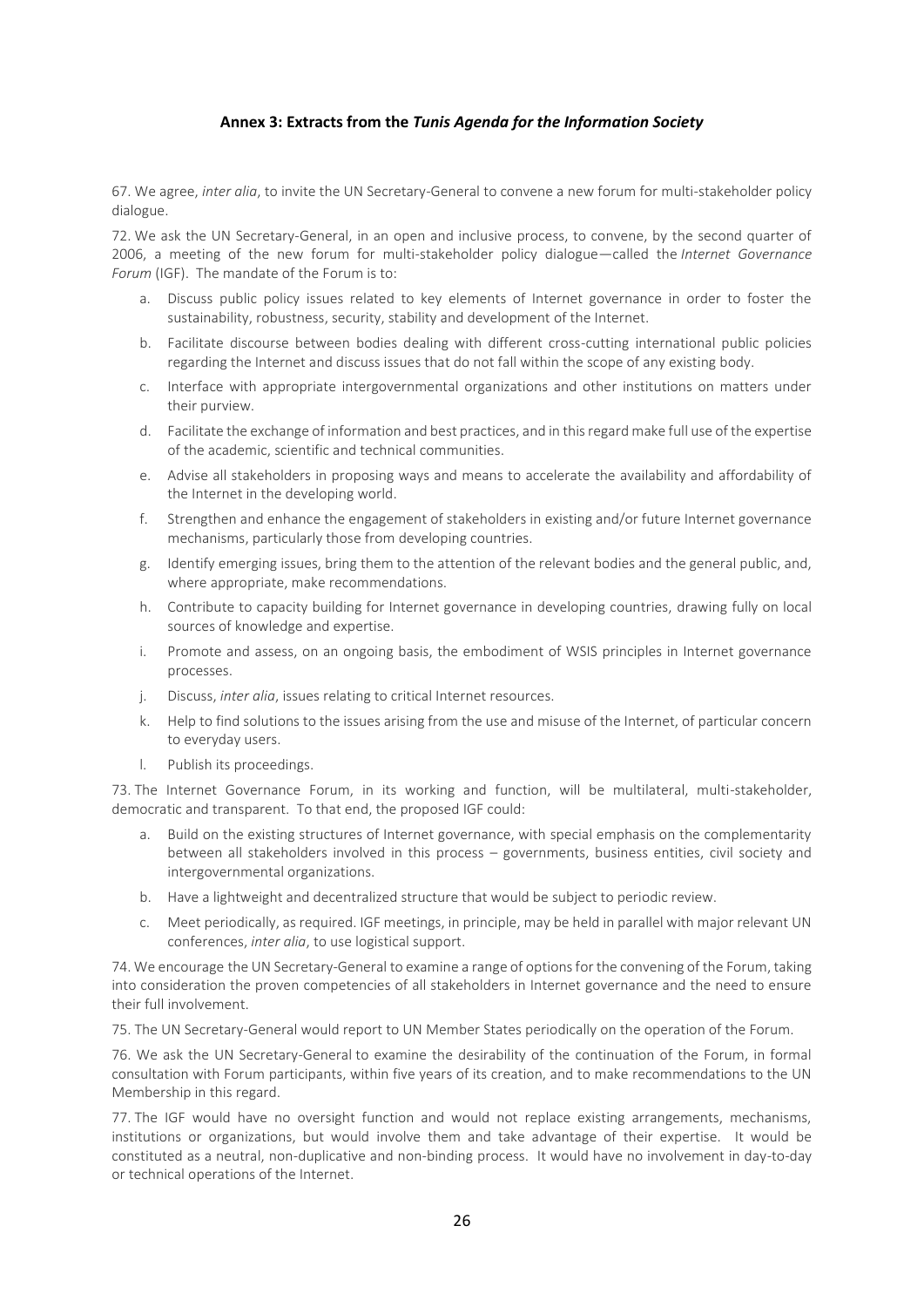#### **Annex 4: The Terms of Reference of the MAG**

The Internet Governance Forum (IGF) Multistakeholder Advisory Group (MAG) was established by the United Nations Secretary-General in 2006 to assist the Secretary-General in convening the annual IGF Meeting by preparing the programme and schedule. MAG members serve in their personal capacity, but are expected to have established linkages with their respective stakeholder groups.

#### I. Responsibilities:

The primary purpose of the MAG is to advise the Secretary-General on the programme and schedule of the Internet Governance Forum meetings. Concerted efforts should be made by the MAG to improve the IGF process through community consultations, outreach and stakeholder engagement. With the main aim of advising the UN Secretary-General on the programme and schedule for the annual IGF Meeting, the MAG is expected to carry out the following tasks:

- 1. Develop the detailed programme and schedule of the annual IGF meetings, including the identification of themes, sub-themes and issues taking into account inputs of all relevant stakeholders;
- 2. Determine how best to plan and organise the annual IGF meeting;
- 3. Organise main sessions and where necessary participate in dedicated thematic working groups;
- 4. Select workshops and facilitate the organisation of workshops;
- 5. Coordinate panels and provide support and guidance to panellists, moderators and speakers at the annual meeting;
- 6. Support IGF intersessional work;
- 7. Promote the work of the IGF amongst all stakeholders; foster multistakeholder participation and collaboration at the annual IGF meetings and intersessional work.

#### II. Individual Member Responsibilities:

As a member of the MAG, individuals are expected to engage actively in the work of MAG throughout the year, not only during the annual forums but also the bi or tri-annual physical meetings and virtual meetings. Specifically, each MAG member is expected to carry out the following tasks throughout the year:

- 1. Attend up to three MAG physical meetings per year; if physical presence at the meetings is not possible, every effort should be made to participate online;
- 2. Participate actively in the annual IGF meeting;
- 3. Participate in inter-sessional work; including online discussions and virtual meetings;
- 4. Engage in outreach communication to the wider community and bring other networks related to Internet governance into the MAG discussions and planning;
- 5. Explore new fundraising opportunities for contributions to the IGF trust fund;
- 6. Identify emerging Internet governance issues and other areas in need of discussion, research or recommendation.

#### III. Group Procedures

MAG meetings are held under the 'Chatham House Rule' and follow pre-approved agendas prepared by the Secretariat together with the MAG itself prior to each meeting. All MAG meetings, virtual or otherwise, are open to observers unless stated otherwise. When making decisions, a rough consensus will be sought making sure that each member has an equal say.

The MAG meets face-to-face officially twice to three times a year between the annual meetings and holds periodic virtual MAG meetings. Ongoing discussions and planning will continue to take place throughout the year online and through virtual meetings as the situation warrants.

#### IV. Composition

The MAG is comprised of approximately 50 Members (*total number of* MAG *members is subject to change from year-to-year*) from governments, the private sector, media, civil society, and the technical community. Additionally, former host countries have a standing seat on the MAG. Proportionally the MAG is approximately 40% governments and the rest is divided more or less equally between other stakeholder groups. The proportions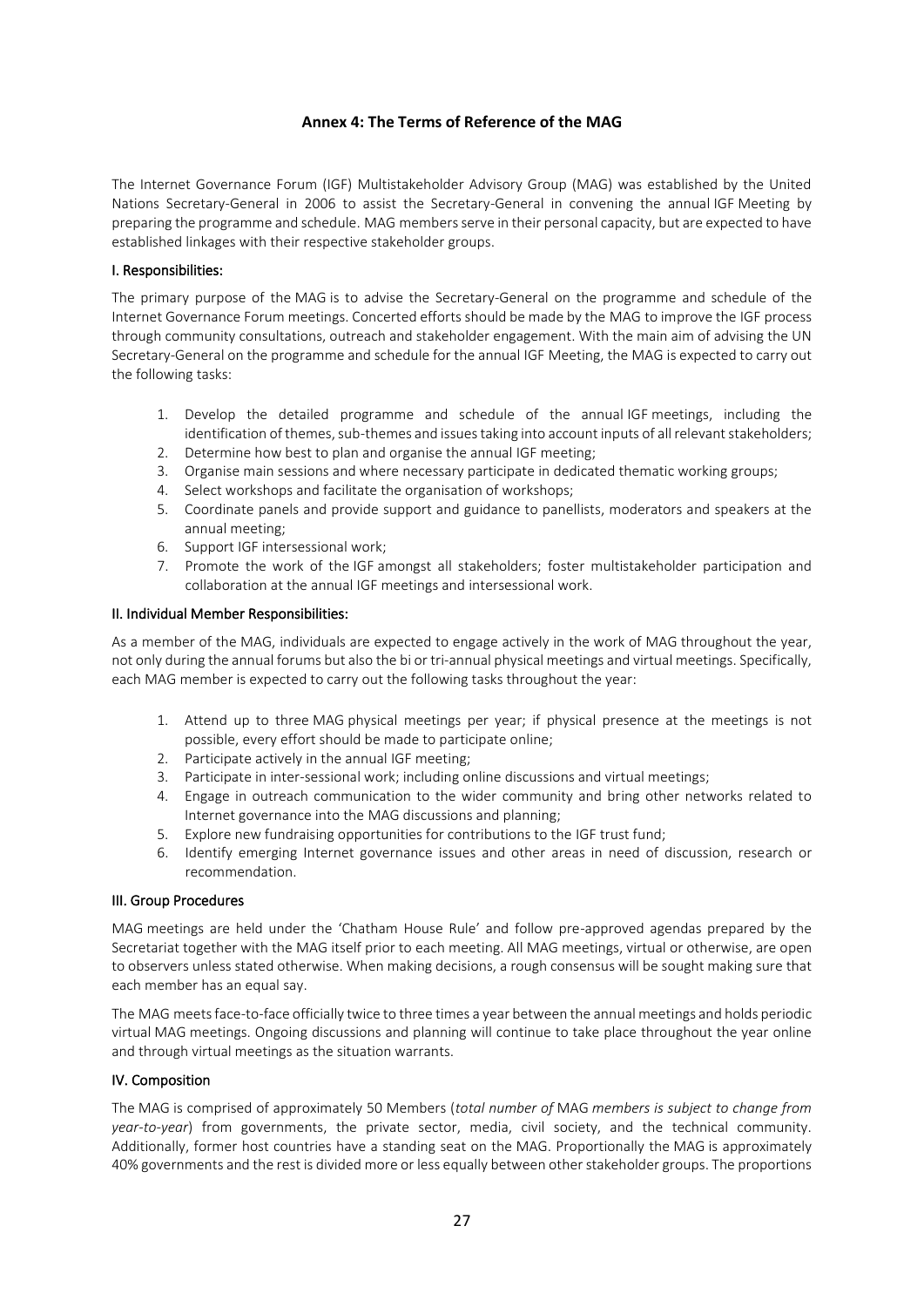vary slightly from year to year. Representatives of intergovernmental organisations, are invited to attend and contribute to the meetings and work of the MAG.

#### V. Appointments and Duration of Terms

MAG members are appointed by the United Nations Secretary-General for a term of one year. Generally, this term is automatically renewable for two consecutive years, contingent on a yearly evaluation of their engagement and contribution to the work of MAG. The MAG is rotated by roughly one-third each year, in order to enhance diversity and bring in new viewpoints.

#### VI. Compensation

MAG members shall not receive any honorarium, fee or other remuneration from the United Nations. However, some MAG members may be eligible<sup>[\[1\]](https://www.intgovforum.org/en/content/mag-terms-of-reference#_ftn1)</sup> to receive some funding to cover travel and daily subsistence costs for their participation in face-to-face MAG meetings and/or the annual IGF meetings.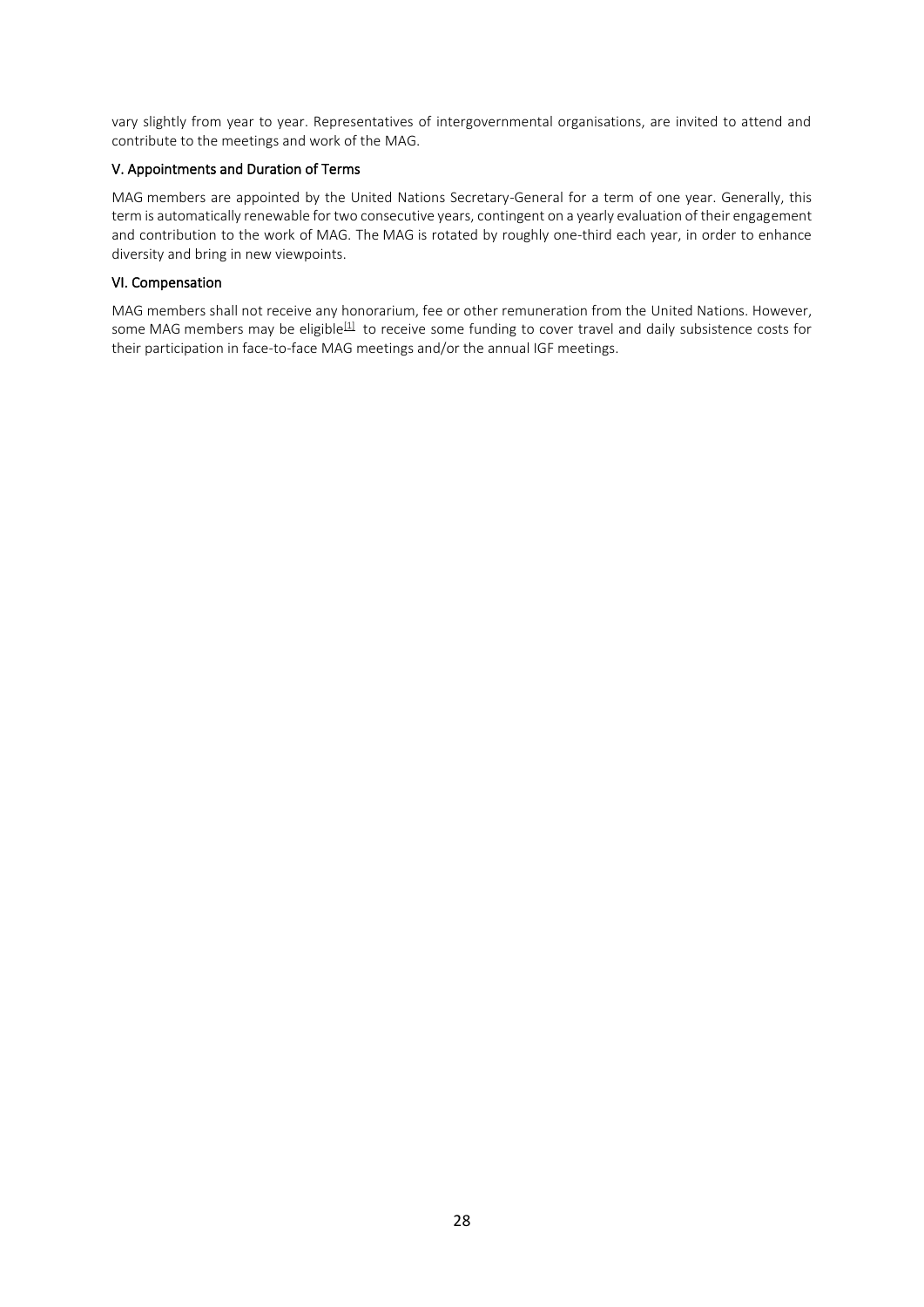#### **Annex 5: Terms of Reference of the Leadership Panel**

In line with the mandate of the Internet Governance Forum (IGF) and as recommended in the Secretary-General's Roadmap for Digital Cooperation, the United Nations Secretary-General has established the IGF Leadership Panel as a strategic, empowered, and multistakeholder body, to address strategic and urgent issues, and to highlight Forum discussions and possible follow-up actions, in order to promote greater impact and dissemination of IGF discussions. The following terms of reference provide the overall framework for the IGF Leadership Panel.

#### Responsibilities

The Panel performs the following key functions:

- o Provides strategic inputs and advice on the IGF;
- o Promotes the IGF and its outputs;
- o Supports both high-level and at-large stakeholder engagement in the IGF and IGF fundraising efforts; and
- o Exchanges IGF outputs from the Forum with other stakeholders and relevant fora and facilitates the feeding of input of these decision-makers and fora to the IGF's agenda-setting process, leveraging relevant MAG expertise.

#### Individual member responsibilities

As a member of the Panel, individuals are expected to engage actively in the work of the Panel throughout the year. Specifically, each Panel member is expected to carry out the following tasks throughout the year:

- o Attend the Panel's meetings. If physical presence at the onsite meetings is not possible, every effort should be made to participate online;
- o Advise on emerging and urgent issues and IGF priorities;
- o Participate actively in the annual IGF meeting particularly the High-Level sessions but also in other relevant sessions, and actively seek to engage other relevant high-level representatives from public and private organisations;
- o Familiarise themselves with the IGF's intersessional work and all IGF relevant updates communicated by IGF Secretariat;
- o Support raising awareness about the IGF and engage at-large stakeholders in its processes and debates;
- o Explore new fundraising opportunities for contributions to the IGF trust fund;
- o Communicate IGF outputs and update the Panel on outcomes and decisions of other processes and initiatives;
- o Help promote and elevate the level of participation in the annual IGF meeting; and
- o Help identify prospective host countries for future IGFs.

#### Membership and tenure

The Panel's members will serve a two-year term.

The selection of members will be made following a similar process as the MAG selection, with a public call for nominations from the respective stakeholder groups, with the eventual decision to be made by the Secretary-General, with due regard for regional and gender balance, following recommendations from the IGF Secretariat and the Office of the Envoy on Technology, taking into account other possible inputs as well. The nomination processes will be kept distinct from each other as separate exercises.

#### Panel configuration

The Panel will be composed of ten [10] Members plus the ex-officio members described below with the following configuration:

o Two [2] ministerial-level or above representatives from Governments that are Member States of the United Nations or regional intergovernmental organizations that have observer status in the General Assembly;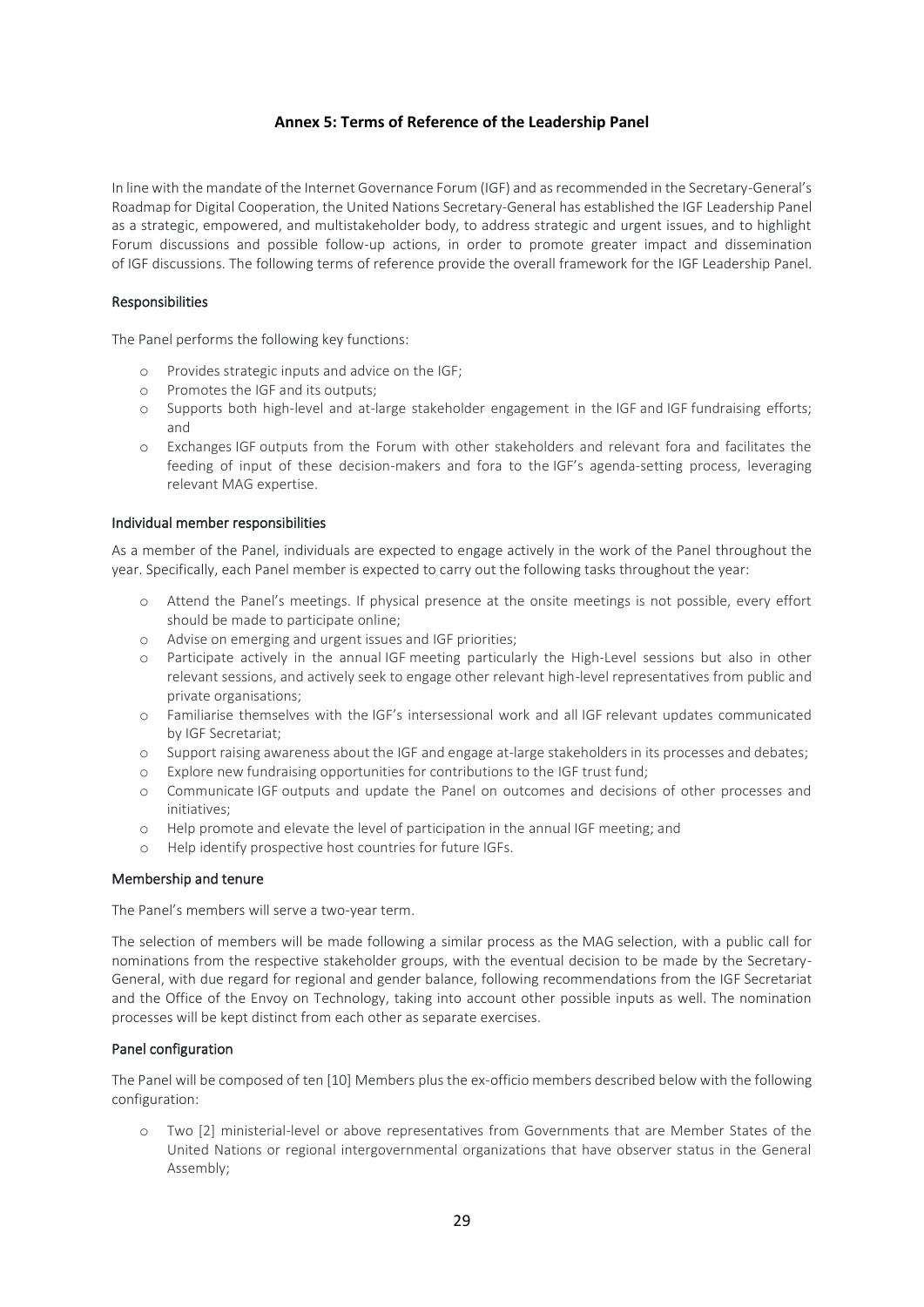- o Two [2] CEO-level (or deputy-level) representatives from each of the other three stakeholder groups (private sector, technical community and civil society), a total of six [6]; and
- o Two [2] at-large members (distinguished or prominent persons who do not fall under above stakeholder groups).

*The roles of Chair and Vice-Chair* of the Panel will be held on an annual rotating basis amongst members, elected by members of the Panel.

#### Ex-officios of the Panel consist of:

- o A total of three [3] senior representatives (Minister or head of agency-level) made up of the current, immediately previous, and the immediately upcoming host countries;
- o The Chair of the IGF's Multistakeholder Advisory Group (MAG); and
- o The Secretary-General's Envoy on Technology.

#### Meeting procedures

The Panel will meet at least three times a year, in the first quarter, the second quarter, and at the IGF annual meeting.

#### Relations between the Panel and the MAG

To ensure that there is no overlap between the functions of the Panel and those of the MAG, the two bodies will function as distinct entities, but with close linkages and continuous efforts to promote collaboration and cooperation within the IGF. For instance, the Panel will draw on the expertise of the MAG and IGF established networks.

Recognising the relevance of existing IGF structures and activities, the MAG will continue to lead on the IGF annual work programme and the global forum. The Panel will contribute strategic inputs to the programme-setting and support the visibility of the IGF consistent with the responsibilities and functions described above. The Panel will also provide high-level input and promote IGF outputs. This will not substitute but rather complement and support similar and ongoing efforts by the MAG.

#### Secretariat support

The Panel will be supported by the IGF Secretariat. Funding will come from the IGF Grant for which additional donations will need to be sourced. Funding will be in line with what is currently provided for the MAG (e.g., travel support for members from developing countries).

#### Panel procedures

The Panel's meetings are held under the Chatham House Rule, unless the Panel decides otherwise. They will follow pre-approved agendas prepared by the Chair, in consultation with the Panel and with the support of the Secretariat. A summary note of each meeting will be prepared and widely disseminated.

#### Compensation

There shall be no relationship between membership of the Panel and financial contributions to the work of the IGF. Panel members shall not receive any honorarium, fee or other remuneration from the United Nations. Some Panel members may be eligible to receive some funding to cover travel and daily subsistence costs for their participation in in-person IGF meetings, subject to prior written authorization and availability of funds and in accordance with the relevant provisions of United Nations rules governing payment of travel expenses. Where possible, it is encouraged for the Panel members to seek other sources of funding to cover their in-person participation.